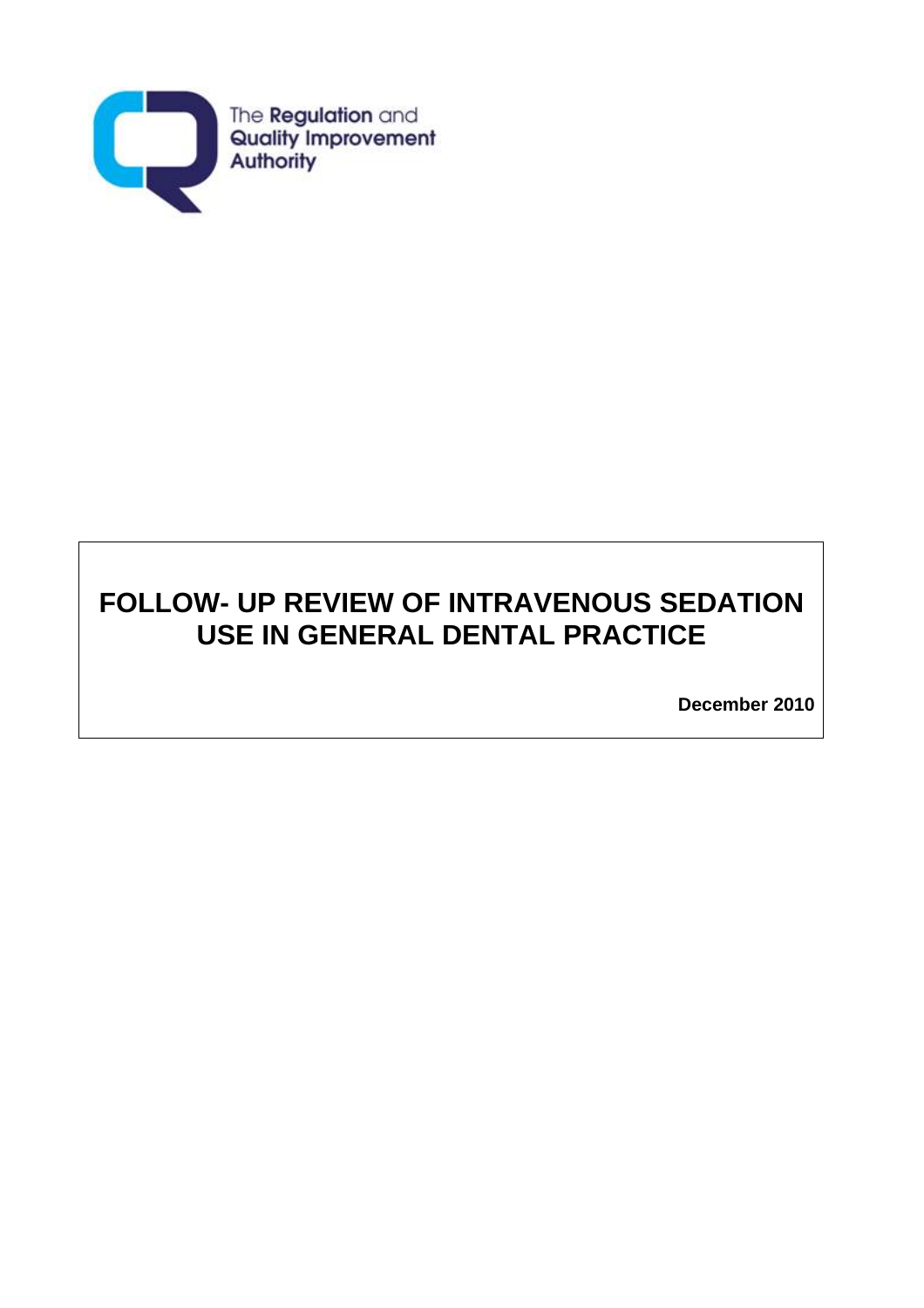## **Contents**

| 1              | <b>Section 1</b>                                     | The Roles and Responsibilities of the Regulation and<br><b>Quality Improvement Authority</b>                                       | $\mathbf{2}$                |
|----------------|------------------------------------------------------|------------------------------------------------------------------------------------------------------------------------------------|-----------------------------|
| $\mathbf{2}$   | <b>Section 2</b>                                     | <b>Background</b>                                                                                                                  | 3                           |
| 3              | <b>Section 3</b><br>3.1<br>3.2<br>3.3<br>3.4         | <b>Context for the Review</b><br><b>Previous Review</b><br><b>Standards Used</b><br>Role of HSC Boards<br><b>Private Dentistry</b> | $4 - 6$<br>4<br>4<br>6<br>6 |
| 4              | <b>Section 4</b>                                     | <b>The Review Team</b>                                                                                                             | $\overline{7}$              |
| 5              | <b>Section 5</b><br>5.1<br>5.2<br>5.3                | <b>The Review Methodology</b><br><b>Identification of Practices</b><br>Self - Assessment<br><b>Review Visits</b>                   | $8 - 9$<br>8<br>8<br>8      |
| 6              | <b>Section 6</b>                                     | <b>Validation of Self Assessment</b>                                                                                               | 10                          |
| $\overline{7}$ | <b>Section 7</b>                                     | <b>Summary of Recommendations made to Practices</b>                                                                                | $11 - 17$                   |
| 8              | <b>Section 8</b>                                     | <b>Follow- Up Visits</b>                                                                                                           | $18 - 19$                   |
| 9              | <b>Section 9</b>                                     | <b>Conclusions</b>                                                                                                                 | 20                          |
| 10             | <b>Appendices</b><br>Appendix 1<br><b>Appendix 2</b> | Questionnaire<br>Recommendations made to Practices                                                                                 | $22 - 27$<br>22<br>27       |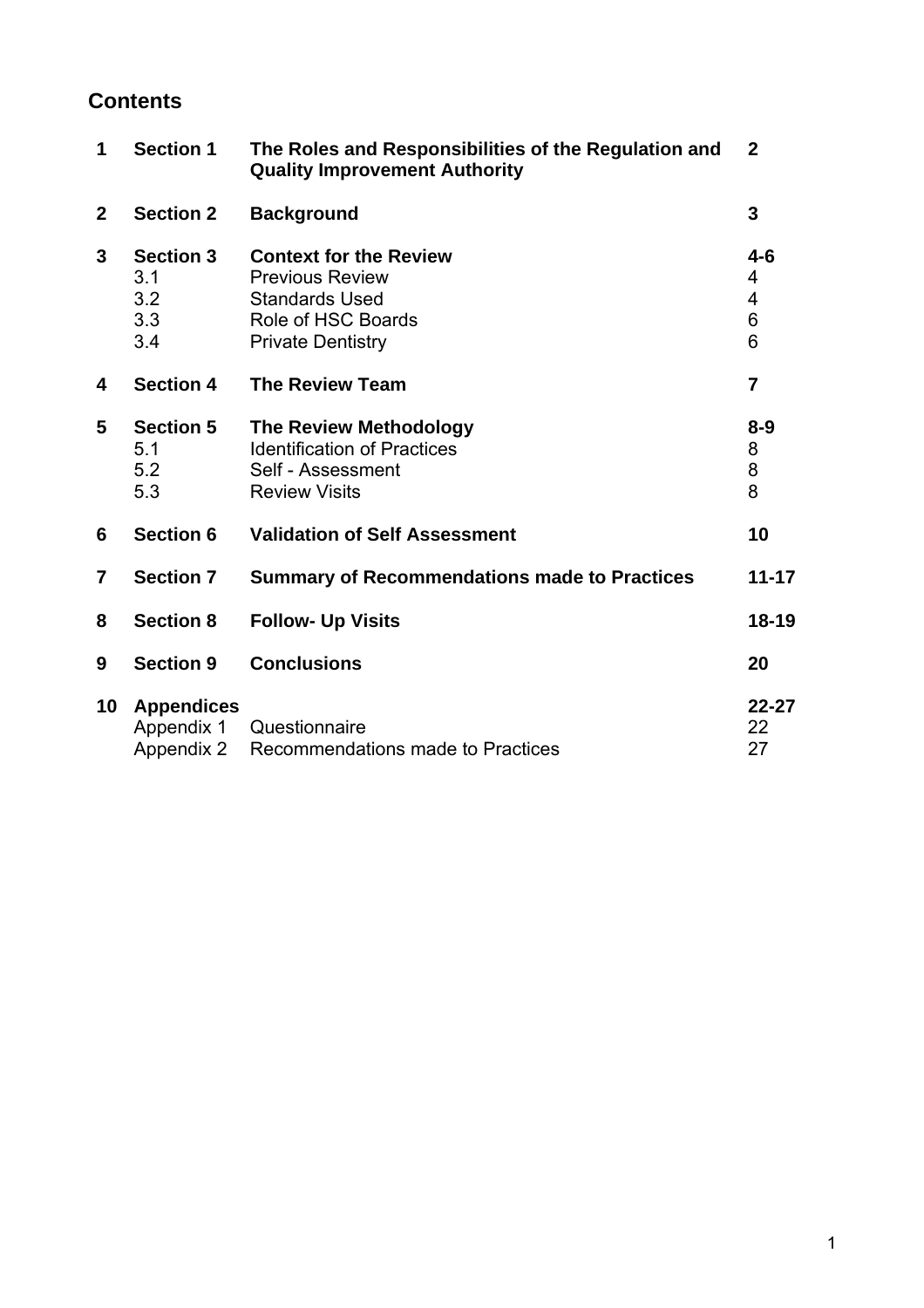## **Section 1: The Roles and Responsibilities of the Regulation and Quality Improvement Authority**

The Regulation and Quality Improvement Authority (RQIA) is a non-departmental public body, established with powers granted under the Health and Personal Social Services (Quality, Improvement and Regulation) (Northern Ireland) Order 2003. It is sponsored by the Department of Health, Social Services and Public Safety (DHSSPS), with overall responsibility for assessing and reporting on the availability and quality of health and social care services in Northern Ireland and encouraging improvements in the quality of those services.

The Health and Personal Social Services (Quality, Improvement and Regulation) (Northern Ireland ) Order 2003 places a statutory duty of quality on Health and Social Care (HSC) organisations and requires RQIA to encourage continuous improvement in the quality of care and services throughout all sectors in Northern Ireland.

In order to fulfill its statutory responsibilities, RQIA has developed a planned programme of clinical and social care governance reviews within the health and social care services and will also carry out commissioned reviews at the request of the DHSSPS.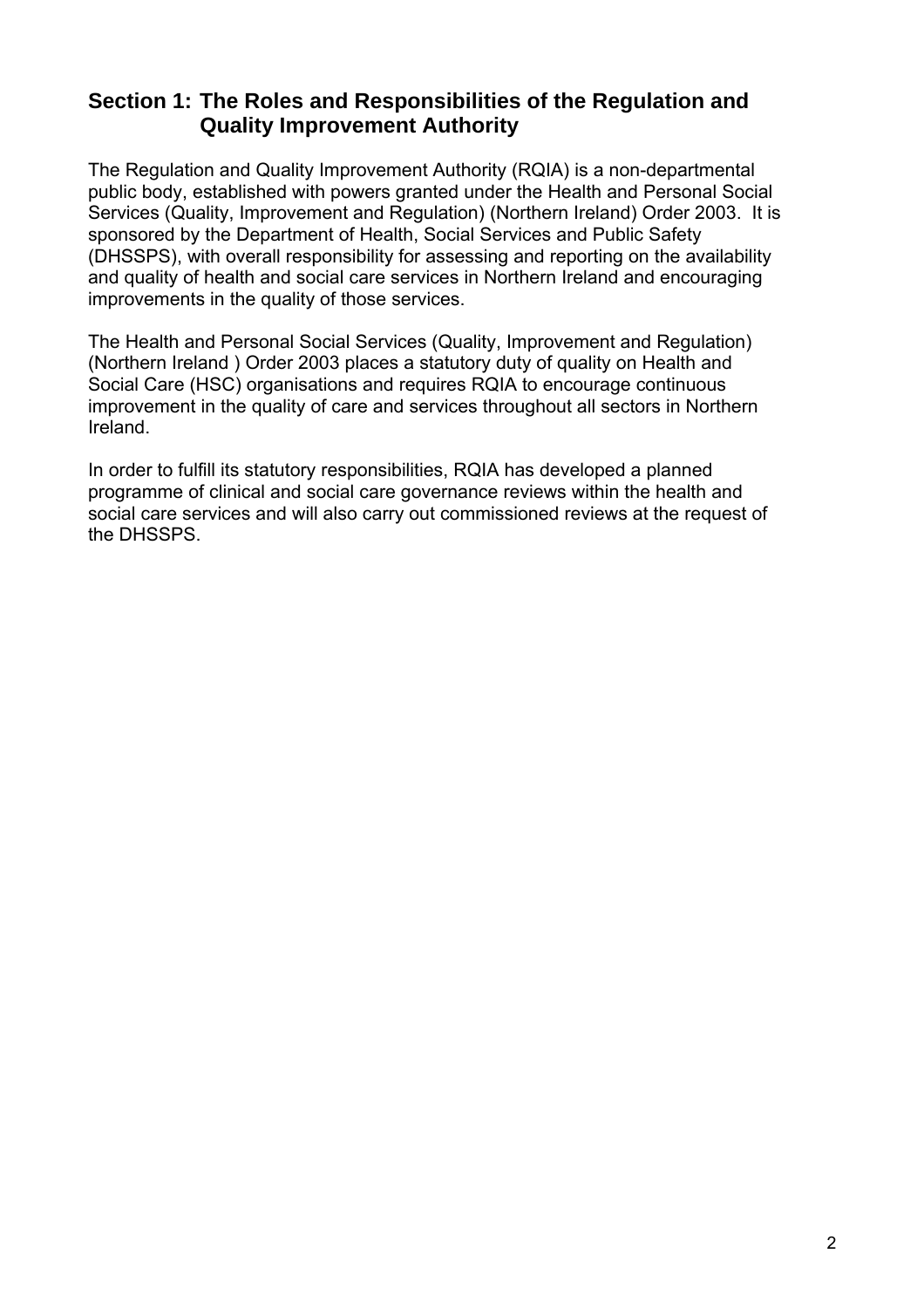# **Section 2: Background**

Pain and anxiety management for patients is of paramount importance in dentistry and is both a right for the patient and a duty placed on the dentist.

Most dental patients are able to accept treatment with local anaesthesia and sympathetic management alone. Some, however, require additional help from a range of techniques which include conscious sedation.

Reasons for carrying out dental treatment under sedation are:

- to treat anxious or phobic patients who would otherwise be denied access to dentistry
- to enable an unpleasant or a lengthy procedure to be carried out without distress to the patient
- to avoid the need for a general anaesthetic

Conscious sedation is defined as: "A technique in which the use of a drug or drugs produces a state of depression of the central nervous system enabling treatment to be carried out, but during which verbal contact with the patient is maintained throughout the period of sedation. The drugs and techniques used to provide conscious sedation for dental treatment should carry a margin of safety wide enough to render loss of consciousness unlikely".

It is important that a wide margin of safety between conscious sedation and the unconscious state provided by general anaesthesia is maintained. In conscious sedation, verbal contact and protective reflexes are maintained, whereas in general anaesthesia these are lost.

There is a range of techniques for providing conscious sedation:

- intravenous sedation using Midazolam
- inhalation sedation using nitrous oxide and oxygen
- oral sedation using benzodiazepines

This review focuses on the use of intravenous sedation in general dental practice. In this process a drug, usually Midazolam<sup>\*</sup> is administered intravenously by means of a cannula<sup>\*</sup>. Using appropriate doses this drug does not actually induce sleep, the patient remains conscious at all times and should be able to follow instructions from the dentist. The process produces a state of relaxation, allowing the administration of a local anaesthetic and enabling patients to tolerate unpleasant or lengthy procedures.

 $\overline{a}$ 

<sup>٭</sup> short acting benzodiazepine derivative with a short elimination half life

<sup>\*</sup> a very thin needle encased in a soft plastic tube - when the needle is removed from the vein it leaves the plastic tube behind allowing venous access throughout the treatment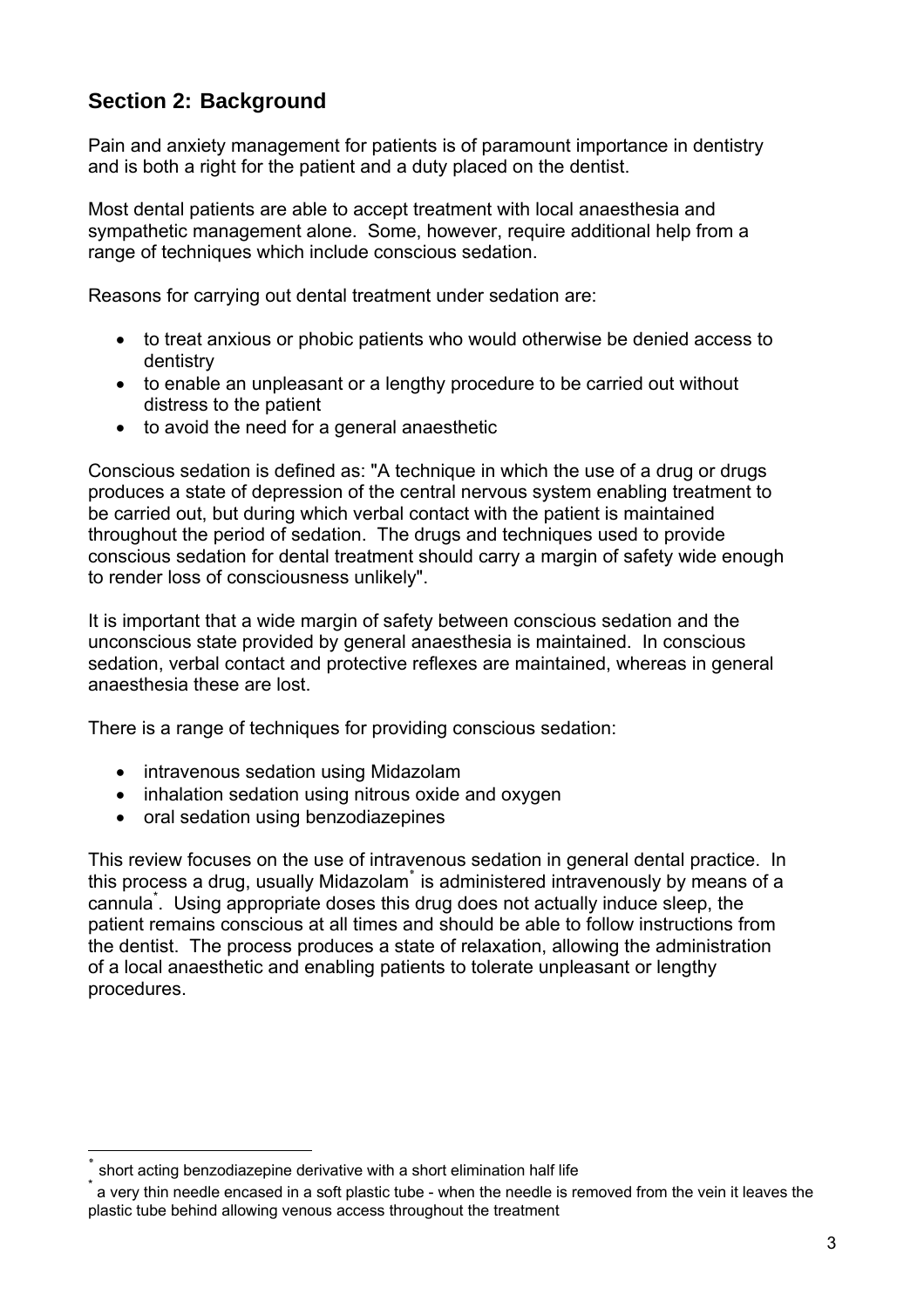# **Section 3: Context for the Review**

### **3.1 Previous Review**

As part of its planned programme of reviews in 2009, RQIA undertook a review of intravenous sedation use in general dental practice. This review included

- an assessment of the process employed by HSC Boards, as commissioners of dental services, to monitor the safety and quality of intravenous sedation provision
- self-assessment questionnaires sent to all practices identified as carrying out dental treatment using intravenous sedation
- validation visits to a sample of 10 dental practices

The review was completed in January 2009. It outlined serious deficiencies in two of the practices visited. Following the review, information was shared with the HSC Board and board representatives then carried out a series of visits to the identified practices, ensuring compliance with all necessary standards.

As a result of the review RQIA was asked by DHSSPS to carry out a further followup review of dental sedation use in general dental practice.

### **3.2 Standards Used**

 $\overline{a}$ 

A Conscious Decision.<sup>1</sup> the report of an expert group under the joint chairmanship of the Chief Medical Officer Sir Liam Donaldson and the Chief Dental Officer Mr Robin Wild in 2000, recommended that when a general anaesthetic is considered necessary for dental treatment, it should be carried out in a hospital setting where there is the immediate availability of a critical care facility.

The report went on to say that "conscious sedation should be available as an alternative to general anaesthesia but that high standards must be attained. These should include appropriate undergraduate and postgraduate training, appropriate arrangements for patient assessment, consent and patient escorts, high standards of resuscitation training and the use of dedicated assistants".

In Northern Ireland, as a result of A Conscious Decision, all general anaesthetics in general dental practice ended on 31 December 2001. As a consequence there has been a growing use of conscious sedation in primary dental care settings and it is essential that where it is carried out, it is provided to the highest possible standards.

Conscious Sedation in the Provision of Dental Care.<sup>2</sup> a report of an expert group on sedation in dentistry provided guidelines building on generic guidance provided in A Conscious Decision, and laid down specific guidance for the practice of conscious sedation in dentistry. The report emphasised the importance of both theoretical and practical training. It also emphasised that continuous update and clinical audit for the whole dental team, as part of the clinical governance framework, are essential for ensuring the delivery of a high quality service. It also emphasised the necessity

 $1$  A conscious decision. A review of the use of general anaesthesia and conscious sedation in primary dental care. DOH July 2000

<sup>2</sup> Conscious sedation in the provision of dental care. Standing Dental Advisory Committee. DOH 2003.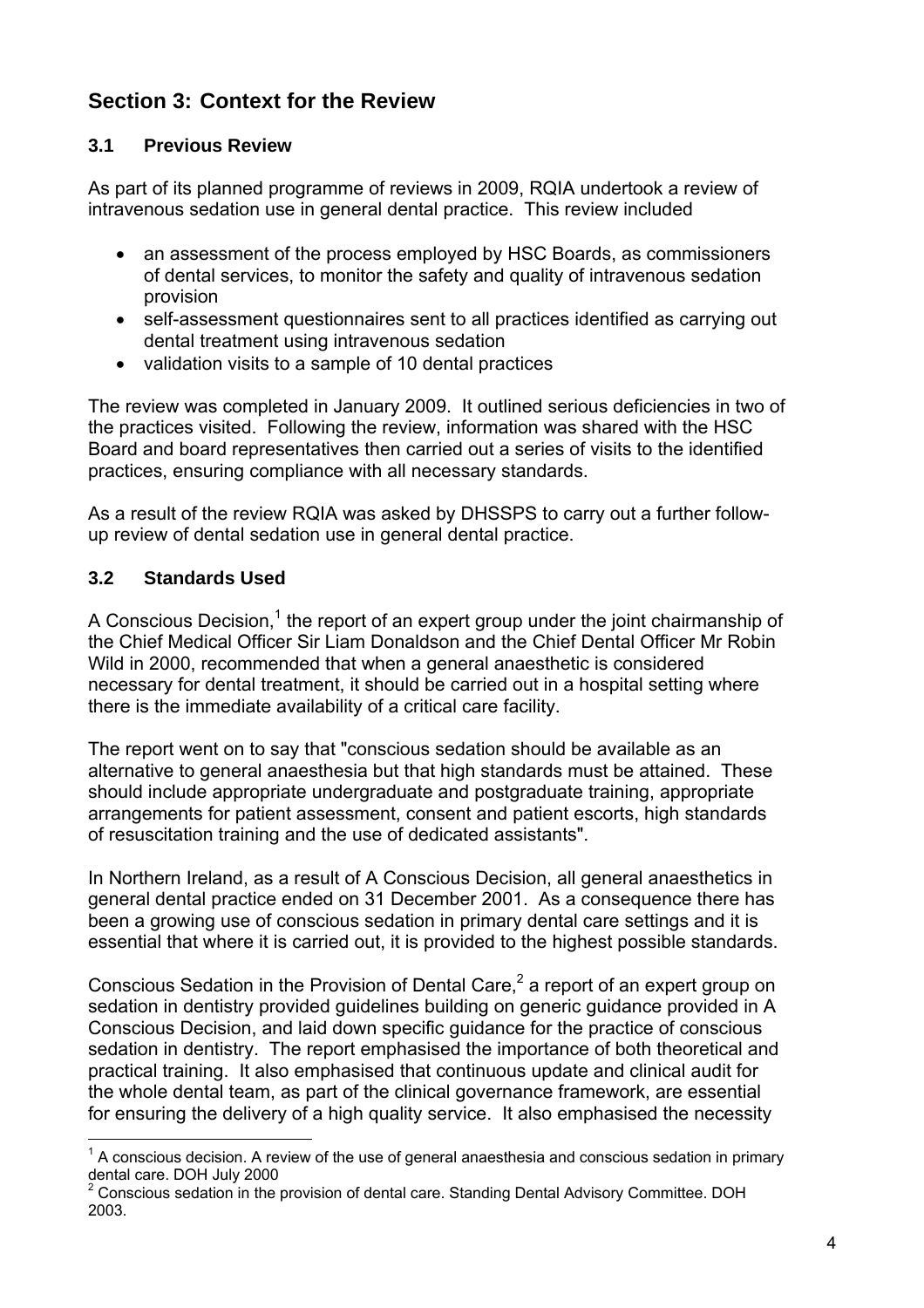of having the appropriate equipment and drugs and ensuring that equipment is properly maintained.

Standards for Dental Professionals, the ethical guidance produced by the General Dental Council<sup>3</sup> states "We support the recommendations set out in the Department of Health (England) publication A Conscious Decision - a review of the use of general anaesthesia and conscious sedation in primary dental care (July 2000) and associated letters of advice from Chief Dental Officers in England, Northern Ireland, Scotland and Wales."

The guidance also states" We also support the guidance set out in Conscious Sedation in the Provision of Dental Care (November 2003), a Standing Dental Advisory Committee report of an expert group on sedation for dentistry, which the Department of Health asked for. We expect dental professionals to follow this guidance."

All dental professionals in Northern Ireland are registered with the General Dental Council and so are expected to follow the recommendations set out in A Conscious Decision and the guidance in Conscious Sedation in the Provision of Dental care.

In December 2008 the National Patient Safety Agency (NPSA) produced a Rapid Response Report entitled Reducing the Risk of Overdose with Midazolam Injection in Adults. Although aimed mainly at Midazolam use in secondary care it made recommendations that were relevant in the primary care setting. This report was issued by DHSSPS on 31 December 2008 and again all dental professionals in Northern Ireland are expected to follow its recommendations.

The following pieces of guidance also exist but do not apply in Northern Ireland.

A second report of an expert working group of the Standing Dental Advisory Committee was published in September 2005. $4$  It concluded that there was an urgent need for a robust system of regular inspection and monitoring of clinical teams providing pain and anxiety control services, and of the environment in which they are administered. They also noted that there was existing documentation that could be suitably adjusted, to match local requirements to assist such a process of inspection and monitoring.

In May 2006 the Scottish Dental Clinical Effectiveness Programme produced Conscious Sedation in Dentistry. Dental Clinical Guidance,<sup>5</sup> which aimed to promote good clinical practice through recommendations for the provision of conscious sedation in dentistry that is both safe and effective.

The Scottish guidance resulted from careful consideration of current legislation, professional regulations, available evidence and expert opinion. The expert group considered that "it should be taken into account when making decisions about a particular clinical procedure or treatment plan, in discussion with the patient and/or guardian or carer. As guidance, it does not override the individual responsibility of the health professional to make decisions appropriate to the individual patient.

 $\overline{a}$ 

 $3$  Standards for Dental Professionals. www.gdc-uk.org

<sup>&</sup>lt;sup>4</sup> Second report of an expert working group of the standing dental advisory committee. DOH Sept 2005

<sup>&</sup>lt;sup>5</sup> conscious sedation in dentistry. Dental clinical guidance. SDCEP. May 2006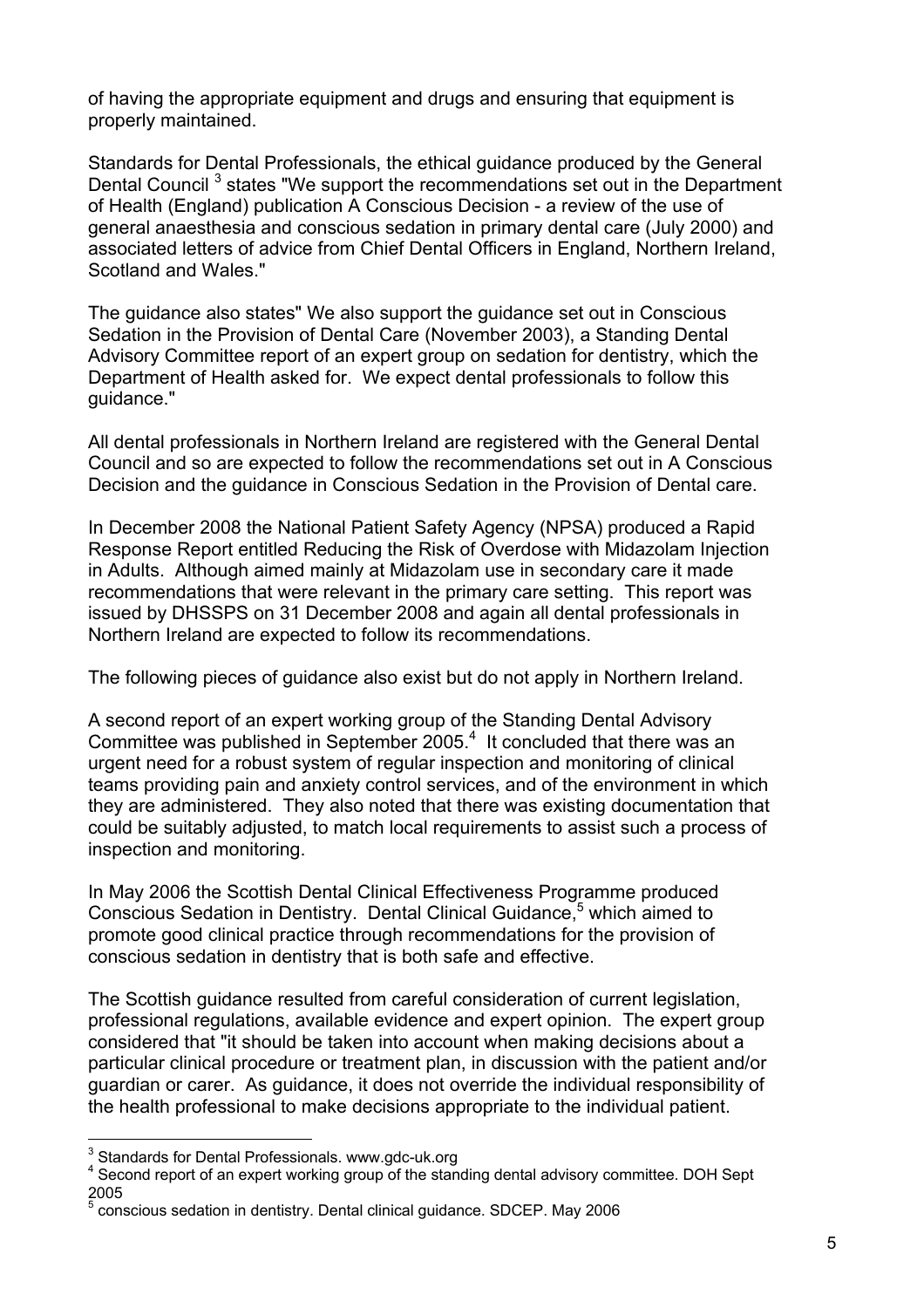However, it is advised that significant departures from the guidance should be fully documented in the patient's case notes at the time the relevant decision is made".

### **3.3 Role of HSC Board**

Intravenous sedation is delivered in a number of settings in the public and private sectors. In the public sector health service dental treatment is provided by dental practitioners who are self- employed, working to a scale of fees through the General Dental Services (GDS)

Private dental treatment is provided to patients who:

- make arrangements with dental practitioners outside the health service, who are wholly private dental practitioners
- make arrangements with dental practitioners who carry out a mixture of private and health service work

The HSC Board is responsible for ensuring the delivery of dental services at a local level by general dental practitioners who are contracted to the health and social care board to provide general dental services. They are not employed by the board but are independent contractors who have undertaken to provide health service dental treatment. Although dental practitioners are independent contractors, the HSC Board still has a responsibility to ensure that all treatment provided in the General Dental Service is of sufficient quality.

General Dental Services Regulations<sup>6</sup> require" that a dentist admit to his/her premises (upon receipt of reasonable notice), a Dental Officer, or authorised person representing the Board for the purposes of inspecting the premises". There are no set time limits for inspections but they are generally carried out as part of a rolling two to three year programme. There is a regional inspection protocol, but the only references to sedation are in respect of emergency equipment and basic life support training, which are relevant to all practices, regardless of whether or not they provide any form of sedation.

## **3.4 Private Dentistry**

The amount of private dentistry carried out in Northern Ireland is increasing, yet the number of purely private dental practices remains relatively small. Most practices offer a mixture of private and health service dentistry and, as such, are subject to the assurance processes that apply to the public sector.

Private dentistry in Northern Ireland is not currently regulated, though a recommendation from the initial RQIA report on intravenous sedation use in general dental practice proposed that "DHSSPS should implement a process for the regulation of private dentistry." Following the publication of the initial report, DHSSPS has taken the decision that RQIA will regulate all dental practices that have any private component. It is anticipated that this process will be initiated in 2010, following a change in legislation.

 $\overline{a}$ <sup>6</sup> General Dental Services Regulations (NI) Schedule 2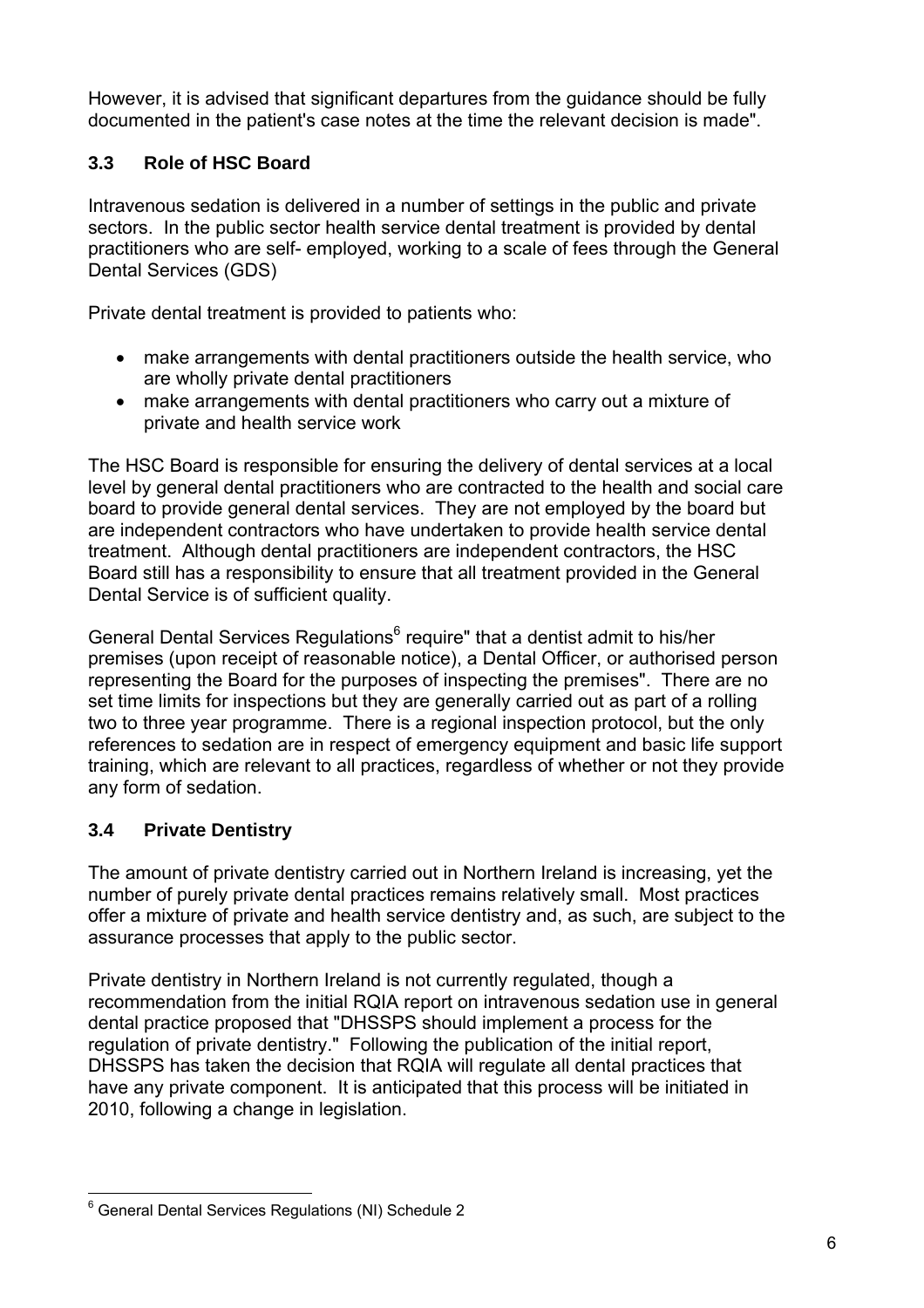# **Section 4: The Review Team**

RQIA review teams are multidisciplinary, and include both health and social care professionals (expert reviewers) and members of the public (lay reviewers). Review teams are managed and supported by RQIA project managers and project administrators.

The membership of the review team was as follows:

- Barry Corkey BDS MSc MMSc. Senior Lecturer University of Edinburgh, Associate Specialist NHS Fife
- Vicky Adams BDS BMedSci MFDS Dip Cons Sed. Oral Surgery Dept School of Dentistry Royal Group of Hospitals
- Dr Rina James MBBS DA FCARCSI. Consultant Anaesthetist Royal Group of **Hospitals**
- Miss Elizabeth Duffin OBE. Lay Reviewer
- Hall Graham BDS FDSRCPS MSc. Head of Primary Care RQIA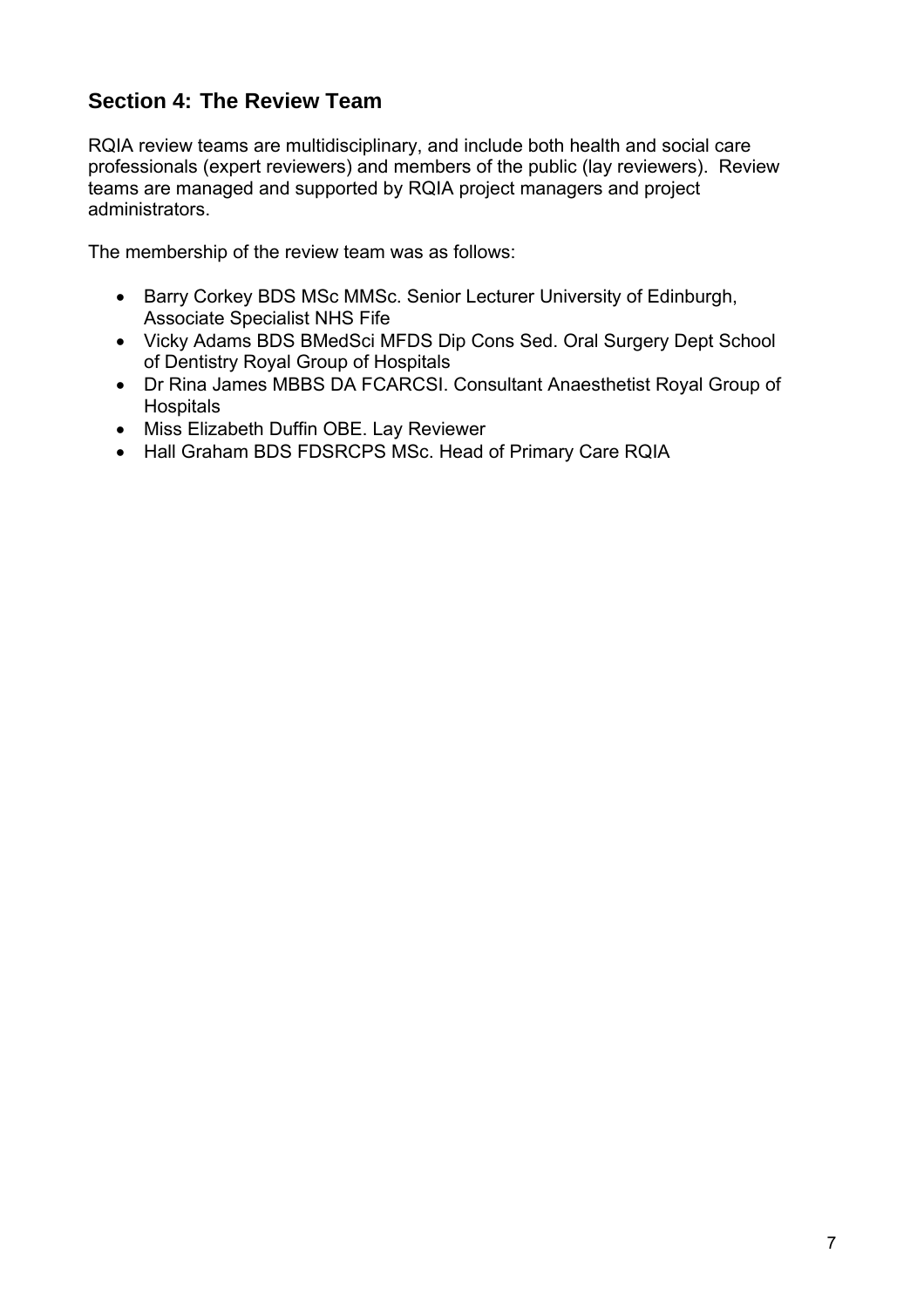# **Section 5: The Review Methodology**

The methodology has three key elements:

- identification of practices
- self- assessment to those practices not included in the first review
- validation visits to dental practices by a review team

#### **5.1 Identification of Practices**

A database was developed, which included all general dental practices in Northern Ireland (both general dental services and private), using data from the Business Services Organisation (BSO) and other information as to where completely private dental practices are situated.

A questionnaire was sent to all practices asking if they provided intravenous sedation. If no response was received from a practice a follow-up phone call(s) was made and a 100% return was achieved.

A definitive list was then created of all practices in Northern Ireland that carried out intravenous sedation.

#### **5.2 Self-Assessment**

As part of the initial RQIA review of intravenous sedation use in general dental practice a self assessment proforma (Appendix 1), based on guidance regarding standards of treatment had been constructed. This questionnaire was then sent to practices that had not been included in the initial review.

Returned questionnaires and questionnaires from the initial review formed the basis for visits to practices.

#### **5.3 Review Visits**

Forty five practices were identified as providing treatment using intravenous sedation (excluding 10 that had been visited as part of the initial review). Questionnaires were sent to 14 practices which had not been included in the initial review and replies were received from 13 of these practices. All questions included in the questionnaire were validated during review visits which took place during November and December 2009.

Based on the initial analysis, the review team used a semi-structured interview schedule, exploring issues identified from the self- assessment.

In December 2008 the National Patient Safety Agency (NPSA), produced a Rapid Response Report entitled Reducing the Risk of Overdose with Midazolam Injection in Adults (issued by DHSSPS on 31 December 2008). Although aimed mainly at Midazolam use in secondary care it made recommendations that were still relevant in the primary care setting. It recommended that: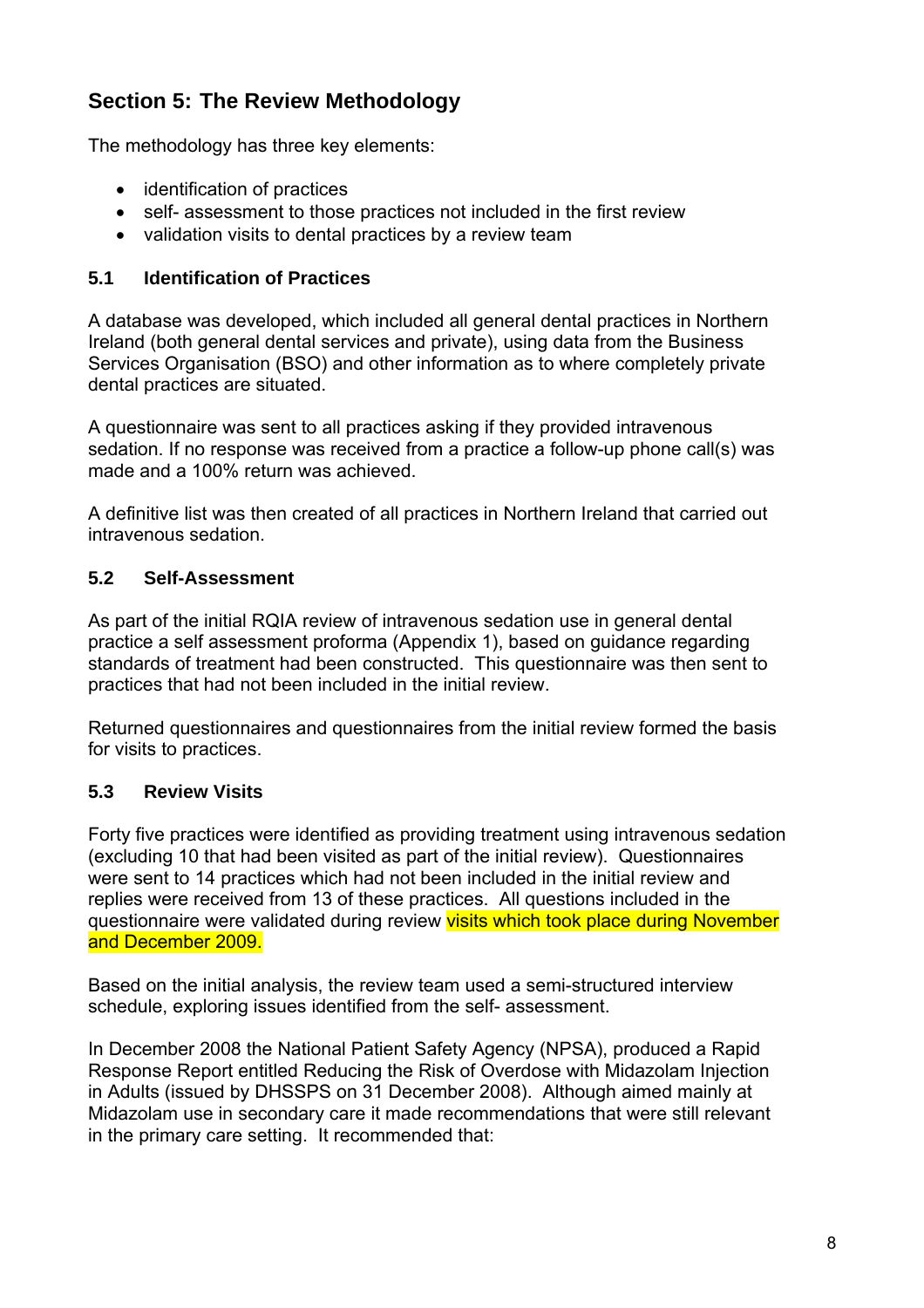- high strength Midazolam is replaced with low strength Midazolam (1mg/ml in 2ml or 5ml ampoules)
- therapeutic protocols are reviewed to ensure that guidance on the use of Midazolam is clear and that the risks for the elderly or frail are fully assessed
- stocks of Flumazenil<sup>\*</sup> are available where Midazolam is used and the use of Flumazenil is regularly audited as a marker of excessive dosing of Midazolam
- all healthcare practitioners involved directly or participating in sedation techniques have the necessary skills, knowledge and competencies required

Compliance with these recommendations would also be assessed by the review team.

Following the review visit, each practice was provided with feedback from the review team, highlighting areas of good practice and outlining any concerns and areas where improvements might be made.

A letter summarising the recommendations was subsequently sent to each practice. In cases where concerns were considered to be minor, discussing these with practitioners at the time of the visit was considered to be adequate.

More serious concerns would be dealt with by taking immediate remedial action in line with RQIA's escalation policy.

In the future monitoring of dental practices by the appropriate regulator will ensure that dental treatment using intravenous sedation continues to be provided safely.

A table summarising recommendations made to practices is provided at Appendix 2.

 $\overline{a}$ 

<sup>∗</sup> Flumazenil is an antagonist drug which counteracts the sedative effects of benzodiazepines including Midazolam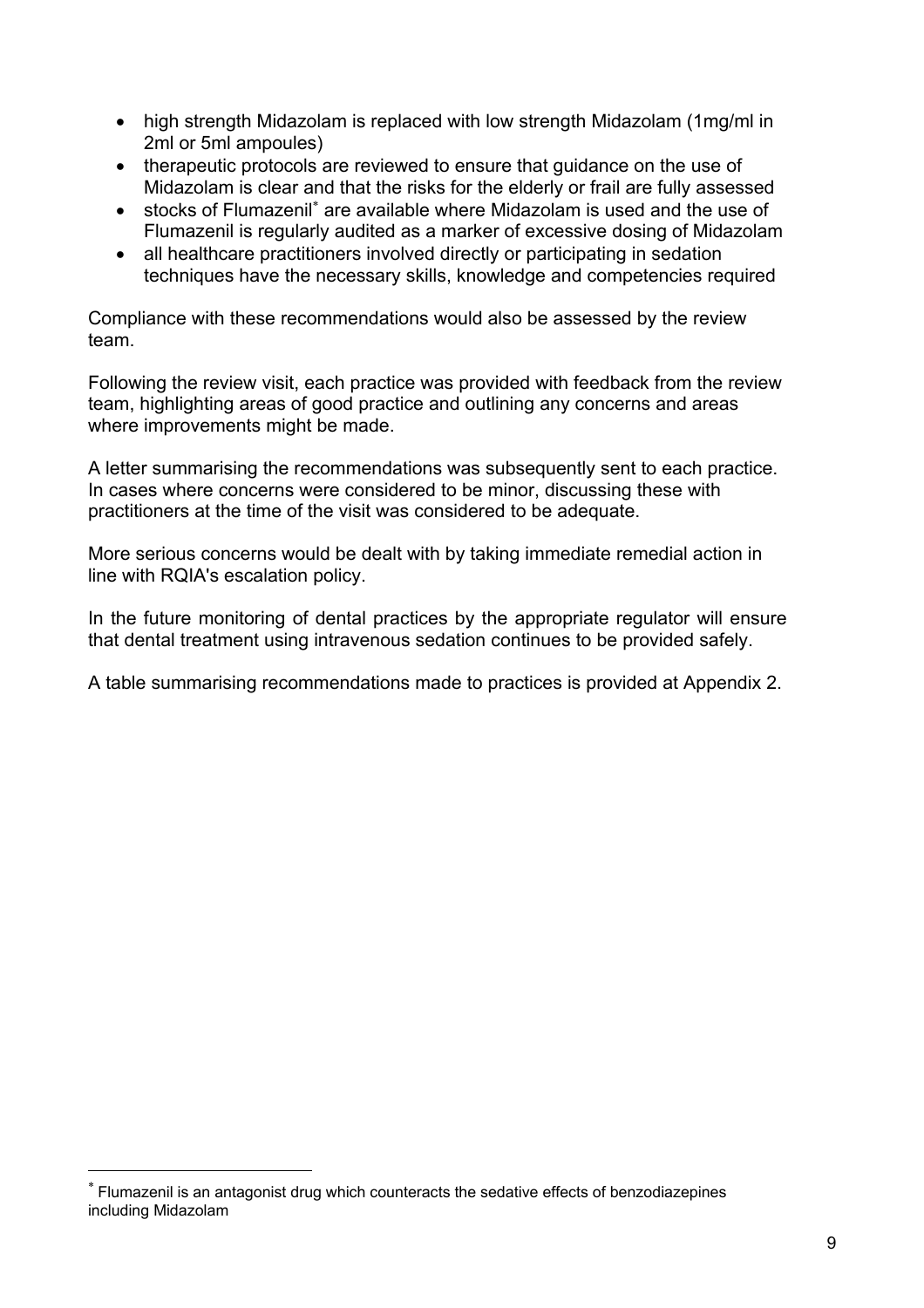# **Section 6 Validation of Self Assessment**

The following table summarises the questions posed in the self-assessment and also from information obtained during practice visits, validation of information supplied in the questionnaires.

#### **Summary of validation of self-assessments**

| <b>Question</b>                                                                                                             | <b>Number of</b><br><b>practices</b><br>$N=45$ |
|-----------------------------------------------------------------------------------------------------------------------------|------------------------------------------------|
| Is a thorough written medical, dental and social history obtained for<br>each patient?                                      | 45                                             |
| Is written consent obtained for all sedation patients?                                                                      | 45                                             |
| Is a single titrated dose of Midazolam only used in each case?                                                              | 45                                             |
| Are drugs administered by titration to a recognised end point?                                                              | 45                                             |
| Is a pulse oximeter always used during sedation?                                                                            | 45                                             |
| Are all patients specifically assessed for fitness to discharge?                                                            | 45                                             |
| Are arrangements made for all sedation patients to have a responsible<br>adult as escort following treatment?               | 45                                             |
| Is Flumazenil available and in date?                                                                                        | 45                                             |
| Do patients receive detailed written and verbal instructions prior to<br>treatment?                                         | 43                                             |
| Are all patients supplied with written post-operative instructions?                                                         | 43                                             |
| Are all staff involved in sedation trained in basic life support?                                                           | 42                                             |
| Is a second person always present during treatment?                                                                         | 41                                             |
| Does the practice operate on an operator-sedationist basis?                                                                 | 41                                             |
| Is all emergency equipment (excluding defibrillator) suggested in the<br><b>British Resuscitation Guidelines available?</b> | 41                                             |
| Have staff received training in the management of medical<br>emergencies?                                                   | 39                                             |
| Are all patients recovering from sedation appropriately protected and<br>monitored in adequate recovery facilities?         | 36                                             |
| Are emergency drugs available and in date?                                                                                  | 36                                             |
| Are patients always assessed for suitability at a separate visit?                                                           | 33                                             |
| Is equipment serviced according to manufacturer's guidelines?                                                               | 28                                             |
| Is a defibrillator present in the practice?                                                                                 | 22                                             |
| Has relevant, externally validated and up- to- date training been<br>undertaken by the sedationist?                         | 20                                             |
| Have all dental nurses who assist with sedation had training in sedation<br>techniques, either external or practice based?  | 18                                             |
| Is a contemporaneous record kept of the administration of sedation?                                                         | $12 \overline{ }$                              |
| Does the practice operate with a separate operator and sedationist?                                                         | 4                                              |
| Does the practice treat children (under16) using intravenous sedation?                                                      | $\overline{2}$                                 |
| Which grades of patient does the practice treat - ASAI, II, III, IV (see<br>page 12)                                        | All practices only<br>treat ASA I and II       |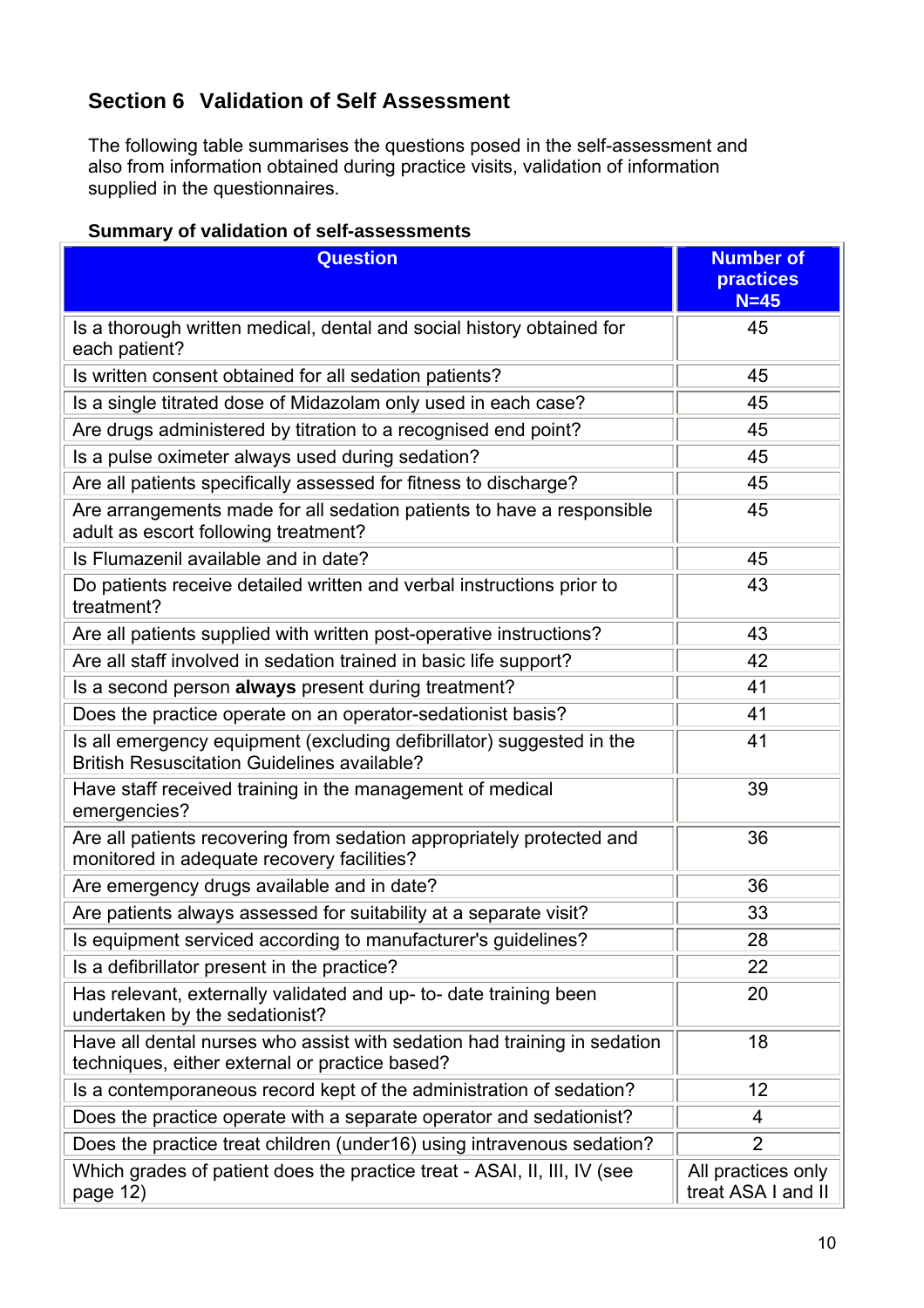# **Section 7: Summary of Recommendations made to Practices**

Following each visit, areas of good practice and areas where improvements needed to be made were highlighted. Recommendations were made verbally to each practitioner and this was followed up with written confirmation of the individual recommendations that had been made.

The following tables summarise the guidelines/standards that each practice has to meet, the findings of the review team in relation to each guideline/standard and a summation of the individual recommendations that were made to each practice in relation to each guideline/standard.

The individual recommendations have been clustered into four areas:

- 1) recommendations arising from the NPSA Rapid Response Report
- 2) the sedation process
- 3) record keeping

L

4) dealing with medical emergencies

The standards and guidance used during the inspection process were:

- 1) A Conscious Decision a review of the use of general anaesthesia and conscious sedation in primary dental care
- 2) Conscious Sedation in the Provision of Dental Care
- 3) NPSA Rapid Response Report Reducing the Risk of Overdose with Midazolam Injection in Adults

#### **1. NPSA Rapid Response Report**

| <b>Guideline/standard</b>                                                                              | <b>Review team finding</b>                                               |  |
|--------------------------------------------------------------------------------------------------------|--------------------------------------------------------------------------|--|
| High strength Midazolam is replaced<br>with low strength Midazolam (1mg/ml in<br>2ml or 5ml ampoules). | 12 practices not yet routinely using the<br>lower strength of Midazolam. |  |
| <b>Recommendation 1:</b><br>Practices not already doing so must use the lower strength Midazolam.      |                                                                          |  |

The use of low strength Midazolam was recommended as a means of ensuring that doses are kept as low as possible, while still achieving the desired therapeutic effect. There had been some difficulty initially for all practices, obtaining the appropriate strength, but these problems had now been overcome. Any practices not using the desired dilution were informed verbally and in writing that they must comply with this recommendation.

| <b>Guideline/standard</b>                                                                                                                                            | Review team finding                                                                                                                          |  |
|----------------------------------------------------------------------------------------------------------------------------------------------------------------------|----------------------------------------------------------------------------------------------------------------------------------------------|--|
| Therapeutic protocols are reviewed to<br>ensure that guidance on the use of<br>Midazolam is clear and that the risks for<br>the elderly or frail are fully assessed. | All practices only treat ASA I or ASA II<br>patients. The very elderly or the very<br>frail are never treated using<br>intravenous sedation* |  |
| <b>Recommendation:</b><br>None.                                                                                                                                      |                                                                                                                                              |  |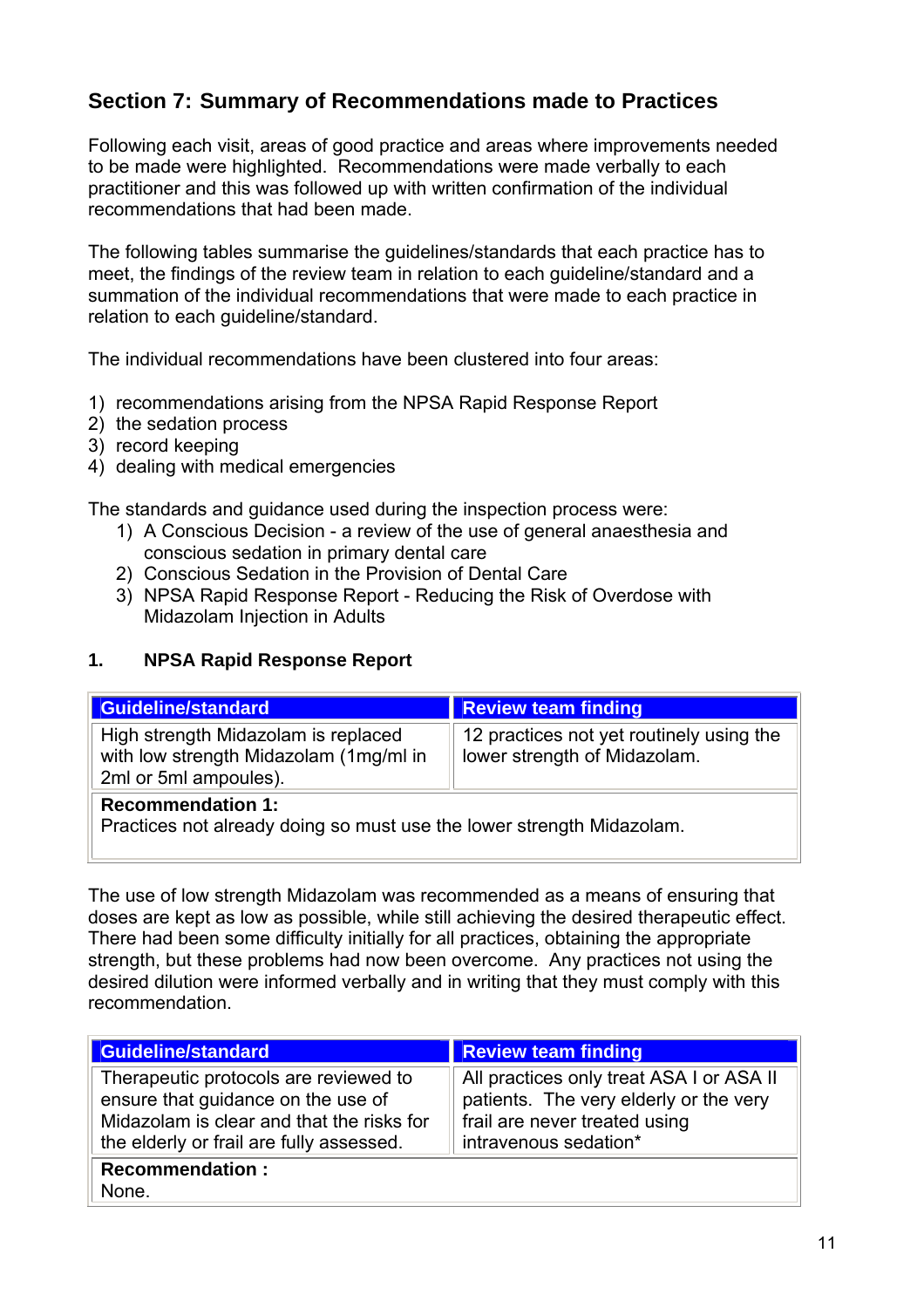\*ASA I -Healthy patient

 ASA II - Mild systemic disease with no functional limitation for example controlled hypertension ASA III - Severe systemic disease with no functional limitation for example chronic obstructive pulmonary disease

ASA IV - Severe systemic disease that is a constant threat to life for example unstable angina

| Guideline/standard                                                                                                                                                  | <b>Review team finding</b>                                                                                  |  |
|---------------------------------------------------------------------------------------------------------------------------------------------------------------------|-------------------------------------------------------------------------------------------------------------|--|
| Stocks of Flumazenil are available<br>where Midazolam is used and the use of<br>Flumazenil is regularly audited as a<br>marker of excessive dosing of<br>Midazolam. | Flumazenil is readily available in all<br>practices. To date only two practices<br>have ever had to use it. |  |
| <b>Recommendation:</b><br>None.                                                                                                                                     |                                                                                                             |  |

All practices have Flumazenil available in the practice and in only two practices has it ever been used. As the antagonist drug is almost never used, this indicates that appropriate doses of Midazolam are being administered in dental practices.

| <b>Guideline/standard</b>                                                                                                                                       | <b>Review team finding</b>                                                                                  |  |
|-----------------------------------------------------------------------------------------------------------------------------------------------------------------|-------------------------------------------------------------------------------------------------------------|--|
| All healthcare practitioners involved<br>directly or participating in sedation<br>techniques have the necessary skills,<br>knowledge and competencies required. | In 25 of the 45 practices dentists had<br>not attended training within a three to<br>four year period.      |  |
|                                                                                                                                                                 | In 27 of the 45 practices dental nurses<br>had not attended training within a three<br>to four year period. |  |
| <b>Recommendation 2</b>                                                                                                                                         |                                                                                                             |  |

Practices should ensure that all dentists and dental nurses participating in sedation that have not attended update training in the last three to four years should access appropriate training at the earliest opportunity.

All guidance emphasises the importance of appropriate training for both dentist and dental nurses but none state a timescale for updated training. It is good practice that update training is undertaken every three to four years. Training for dental nurses can be carried out in-house but it must be demonstrated that it meets the required standard and be documented. In 25 practices visited, dentists had not updated their training within the recommended three to four year period and in 27 practices dental nurses had either had no training within the three to four year period or had in-house training that had not been documented. It is recommended to practices that they should attend training as soon as possible.

#### **2. Sedation Process**

| <b>Guideline/standard</b>                                         | Review team finding                                                                              |  |
|-------------------------------------------------------------------|--------------------------------------------------------------------------------------------------|--|
| A cannula should be used to obtain<br>venous access in all cases. | Thirteen practices did not use a<br>cannula routinely or used a butterfly in<br>difficult cases. |  |
| <b>Recommendation 3</b><br>A cannula must be used in all cases.   |                                                                                                  |  |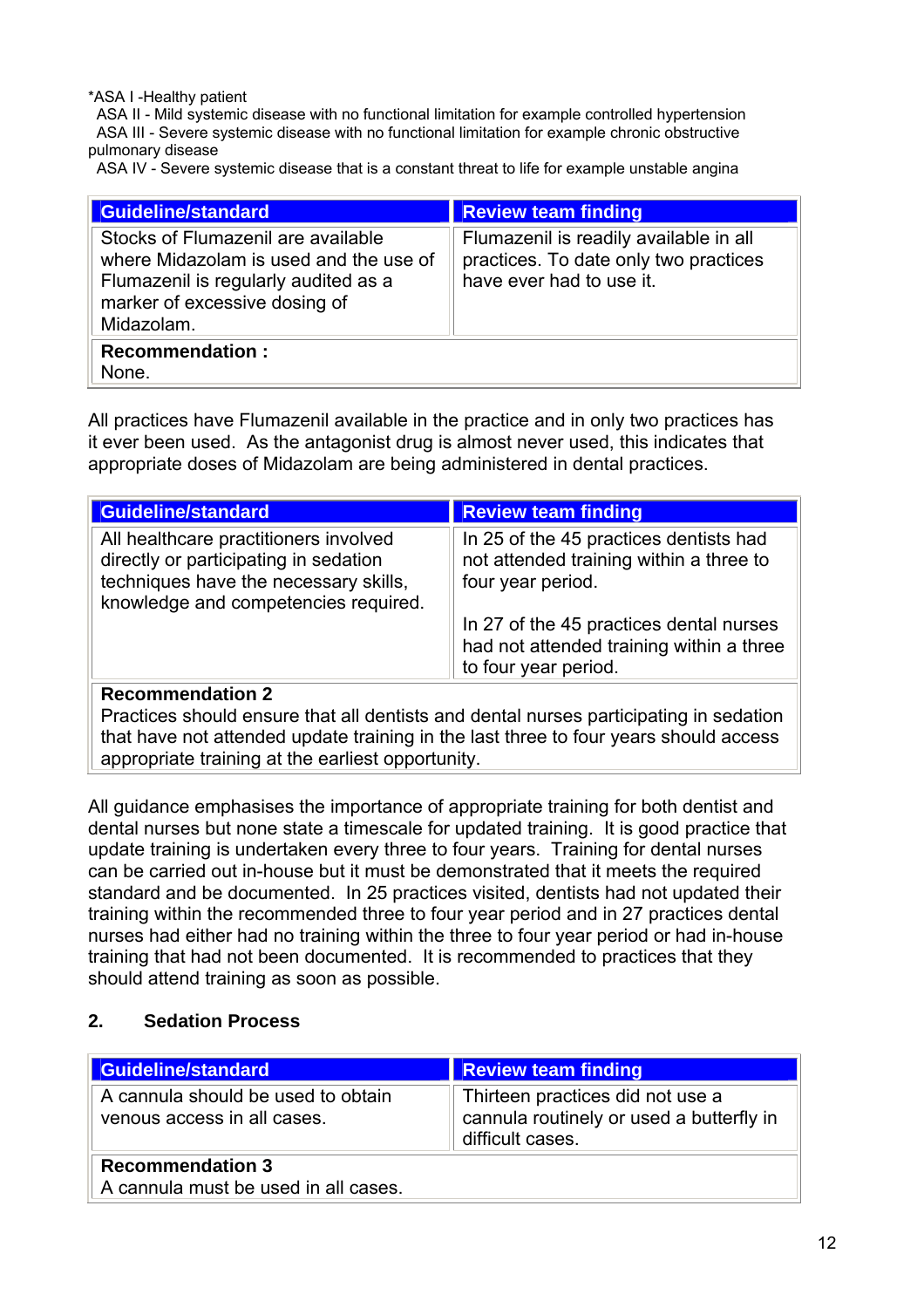All practices used a single drug, Midazolam, and were aware of the need for a slowly titrated dose according to individual patient's needs. It is good practice that a cannula should be used to obtain venous access instead of a butterfly. This is due to the small chance of cutting out or blockage occurring with a butterfly, resulting in loss of venous access. The drawback is that cannulas are more difficult to use. However all practices still using butterflies, even occasionally, were informed that they must use a cannula at all times.

| <b>Guideline/standard</b>                                                                                                                                                              | <b>Review team finding</b>                             |  |
|----------------------------------------------------------------------------------------------------------------------------------------------------------------------------------------|--------------------------------------------------------|--|
| Dose of Midazolam should not usually<br>exceed 10mg.                                                                                                                                   | Seven practices very occasionally<br>exceed this dose. |  |
| <b>Recommendation 4</b><br>Only in exceptional circumstances should a dose of 10mg Midazolam be<br>exceeded. If this occurs the rationale for doing so should be carefully documented. |                                                        |  |

It is good practice that the dose of Midazolam is kept below 10mg. It is also accepted that each patient is different and reactions to the drug can vary widely depending on body mass, social and medical history etc. All practices were informed that if the level of 10mg is exceeded then the rationale for doing so should be carefully documented.

| <b>Guideline/standard</b> | <b>Review team finding</b>                                                                                  |
|---------------------------|-------------------------------------------------------------------------------------------------------------|
| Presence of a chaperone.  | In four practices, occasionally a dentist<br>or a dental nurse may be left alone with<br>a sedated patient. |
| <b>Recommendation 5</b>   |                                                                                                             |

#### All practices must have a robust system to ensure that at no time is either a dentist or dental nurse left alone with a sedated patient.

On no occasions should either a dentist or a dental nurse be left alone with a sedated patient. All practices are aware of the need for a chaperone at all times. However, in a few cases it emerged that occasionally either dentist or dental nurse might leave the surgery, albeit for a very short time. These practices were informed that if someone had to leave the room they should have a system in place that another member of staff should immediately take their place.

| <b>Guideline/standard</b> | Review team finding                                                               |
|---------------------------|-----------------------------------------------------------------------------------|
| Storage of Midazolam.     | In 4 practices Midazolam was not<br>being stored securely when not being<br>used. |
| <b>Recommendation 6</b>   |                                                                                   |

### Practices should ensure that Midazolam is stored in a lockable drawer or cupboard.

Midazolam is a schedule 3 controlled drug and though conditions for its use are not stringent it is good practice for stocks to be locked away when not in use. A recommendation was made to those practices that did not store Midazolam securely that they should do so as soon as possible.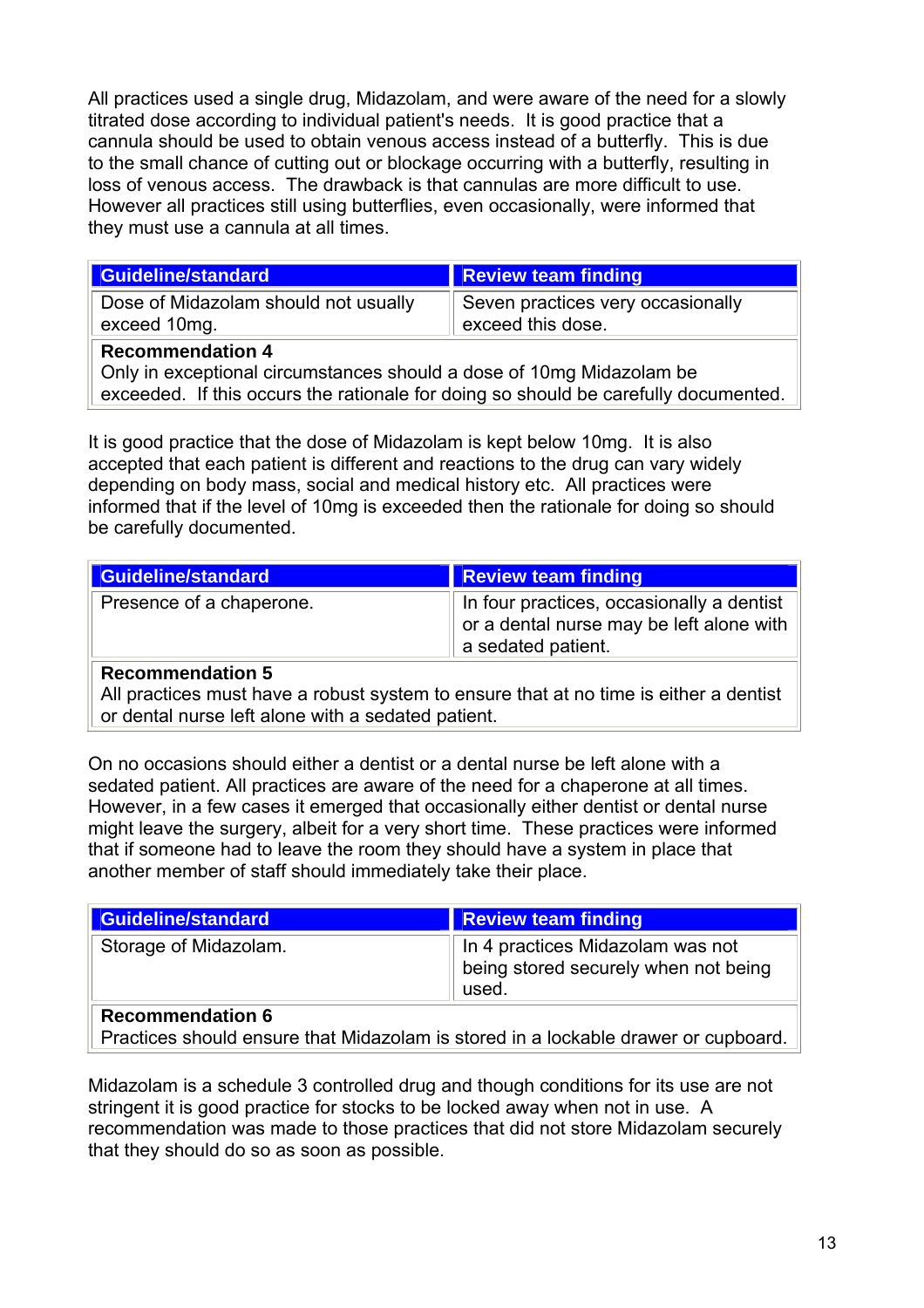| <b>Guideline/standard</b>                           | Review team finding                                                                                         |
|-----------------------------------------------------|-------------------------------------------------------------------------------------------------------------|
| Treatment of young people under 16<br>years of age. | Two practices use sedation for young<br>people under 16 years of age in a<br>I significant number of cases. |

#### **Recommendation 7**

Practices must document the rationale behind the decision to use intravenous sedation in young people under 16 years of age and demonstrate that all treatment options had been discussed.

Two out of 45 practices sedated a significant number of young people under the age of 16. Intravenous sedation for this age group is not in itself dangerous, but a young person's reaction is less predictable than that of an adult and is dependent on the body mass and maturity levels of the patient. The practitioners involved were asked to ensure that the training they had received was adequate to use this technique for this group of patients. Practices should carefully document the rationale behind the decision to use this form of treatment and also provide evidence that all treatment options had been discussed.

| Guideline/standard                                                                                                                                     | <b>Review team finding</b>                                                                                                                         |
|--------------------------------------------------------------------------------------------------------------------------------------------------------|----------------------------------------------------------------------------------------------------------------------------------------------------|
| Patients should be kept for at least 1<br>hour following the last administration of<br>Midazolam and be accompanied by a<br>suitably qualified person. | Nine practices occasionally did not<br>keep patients for the required time or<br>did not have a suitable qualified person<br>present at all times. |
|                                                                                                                                                        |                                                                                                                                                    |

#### **Recommendation 8**

Practices should comply with guidance on recovery.

No practice would consider using intravenous sedation for a patient unless there was another responsible adult to accompany them home. It is also recommended that patients be kept in the practice for an hour following the last dose of Midazolam and that they be accompanied by a suitably qualified person during the recovery period. In the majority of cases the patient is recovered in the dental surgery and both dentist and dental nurse are present throughout. Occasionally a separate recovery room is used and it was emphasised to these practices that a suitably qualified dental nurse should be present to monitor the patient throughout the recovery period.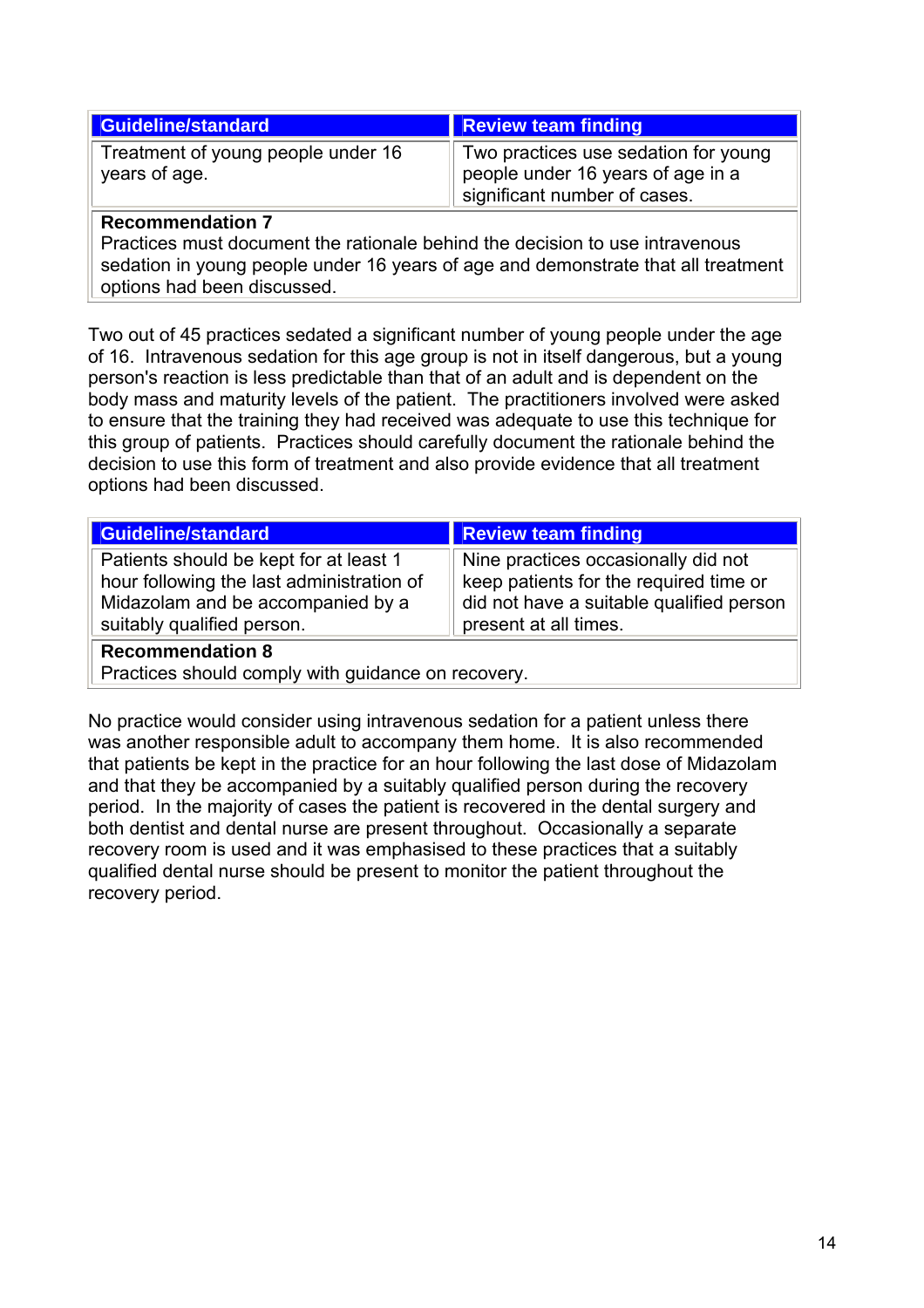### **3. Record Keeping**

| <b>Guideline/standard</b>                                                                                                                                                                                                                                                                                                                                                                                                                                             | <b>Review team finding</b>                                                                                             |  |  |
|-----------------------------------------------------------------------------------------------------------------------------------------------------------------------------------------------------------------------------------------------------------------------------------------------------------------------------------------------------------------------------------------------------------------------------------------------------------------------|------------------------------------------------------------------------------------------------------------------------|--|--|
| Clinical notes should record<br>BP before during and after a<br>$\bullet$<br>procedure and times noted<br>• dose of Midazolam, batch number<br>and expiry date of each ampoule<br>a range of recordings for oxygen<br>$\bullet$<br>saturations and pulse with times<br>time of the last dose of<br>Midazolam<br>time of discharge<br>$\bullet$<br>clear written instructions should<br>$\bullet$<br>be provided for both patient and<br>escort following a procedure. | Thirty three practices were recording<br>insufficient information in clinical notes<br>regarding the sedation process. |  |  |
| <b>Recommendation 9</b><br>Practices should comply with guidance on record keeping.                                                                                                                                                                                                                                                                                                                                                                                   |                                                                                                                        |  |  |

The most frequent recommendation made to practices concerned record keeping. It is important that practitioners keep a comprehensive and contemporaneous record of the sedation process. All practices used a pulse oximiter and take blood pressure readings. All practices provided evidence of written consent and clear written medical histories and most provided written instructions for booth patient and escort. The most frequent recommendation concerned monitoring of sedation, in that monitoring was being done but not sufficiently recorded. In a few cases only verbal instructions were given to the escort and a recommendation was made that these should be written.

#### **4. Dealing with Medical Emergencies**

| <b>Guideline/standard</b>                                           | <b>Review team finding</b>                                          |
|---------------------------------------------------------------------|---------------------------------------------------------------------|
| A full range of emergency drugs should<br>be available and in date. | In nine practices, one or more<br>emergency drugs were out of date. |
| <b>Recommendation 10</b>                                            |                                                                     |

All practices must immediately replace any out of date emergency drugs and have a robust system to check that all emergency drugs remain in date.

All practices should have a full range of emergency drugs, as recommended in UK Resuscitation Council guidance and these should be stored together in a purposely designed emergency drug storage container and be in date. In nine practices one or more emergency drugs were out of date. Practitioners were instructed to rectify this immediately and develop a system to ensure that it did not happen again.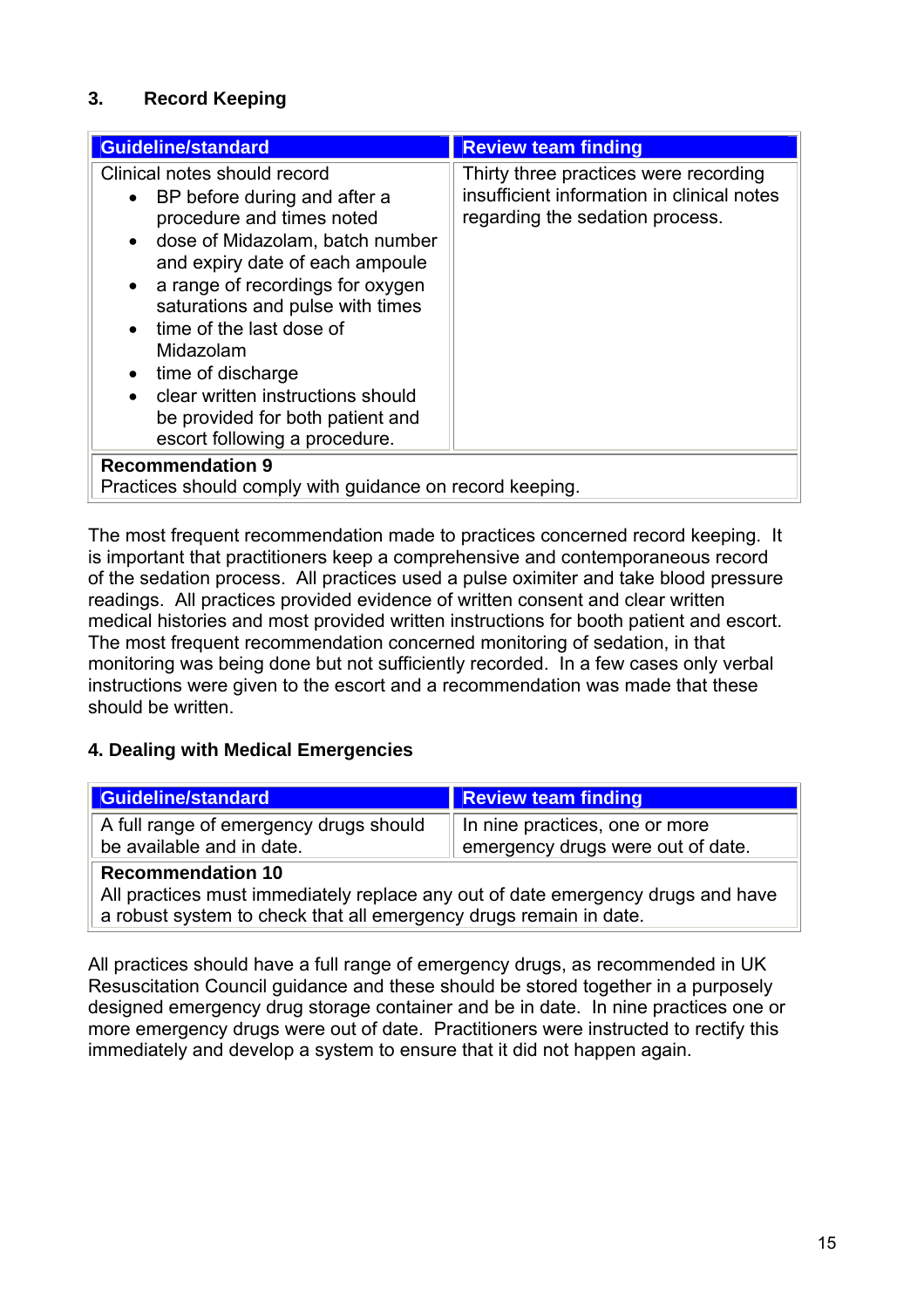| <b>Guideline/standard</b>                                               | <b>Review team finding</b>                                                                                                                                                                                       |
|-------------------------------------------------------------------------|------------------------------------------------------------------------------------------------------------------------------------------------------------------------------------------------------------------|
| Oxygen cylinders must be fully<br>replenished and be easily accessible. | In two practices oxygen cylinders were<br>almost empty.<br>In two practices oxygen cylinders were<br>past their expiry date.<br>In one practice it took more than five<br>minutes to locate the oxygen cylinder. |
| Desamunan detan 44                                                      |                                                                                                                                                                                                                  |

### **Recommendation 11**

Practices must immediately replace oxygen cylinders where necessary and in the future have a system in place for checking cylinders.

All practices should have a full range of emergency equipment as recommended in UK Resuscitation Council guidance, which includes an oxygen cylinder which should be regularly checked. In two practices the oxygen cylinders were almost empty and in two cases the cylinder was past its expiry date. The practices were told to take immediate steps to address these deficiencies.

| <b>Guideline/standard</b>                                                                                        | <b>Review team finding</b>                                                                                                                                                         |  |
|------------------------------------------------------------------------------------------------------------------|------------------------------------------------------------------------------------------------------------------------------------------------------------------------------------|--|
| Training in medical emergencies.                                                                                 | In three practices it had been more<br>than a year since training had been<br>carried out.<br>In three practices training had not<br>involved dealing with medical<br>emergencies. |  |
| <b>Recommendation 12</b><br><b>Dractices using intraveneus sodation must carry out vearly basis life support</b> |                                                                                                                                                                                    |  |

Practices using intravenous sedation must carry out yearly basic life support training which includes dealing with medical emergencies.

All practices should have yearly basic life support training but in practices using intravenous sedation it is recommended that this training be extended to include dealing with medical emergencies. In three practices this training was overdue, though only by a matter of weeks, and in three other practices training had not included dealing with medical emergencies. Again, it was recommended to these practices that this training should be organised as soon as possible.

| <b>Guideline/standard</b>                                                                              | Review team finding                                     |  |
|--------------------------------------------------------------------------------------------------------|---------------------------------------------------------|--|
| Defibrillator.                                                                                         | Twenty three practices did not have a<br>defibrillator. |  |
| <b>Recommendation 13</b><br>Practices should consider purchase of a defibrillator as recommended in UK |                                                         |  |
| <b>Resuscitation Council Guidance.</b>                                                                 |                                                         |  |

The UK Resuscitation Council Guidance sets out minimum standards for medical emergency and resuscitation equipment. These minimum standards recommend the provision of an automated external defibrillator (AED) in all dental practices, irrespective of whether or not sedation is carried out. In Northern Ireland it has been left to individual practitioners as to whether or not they followed this guidance.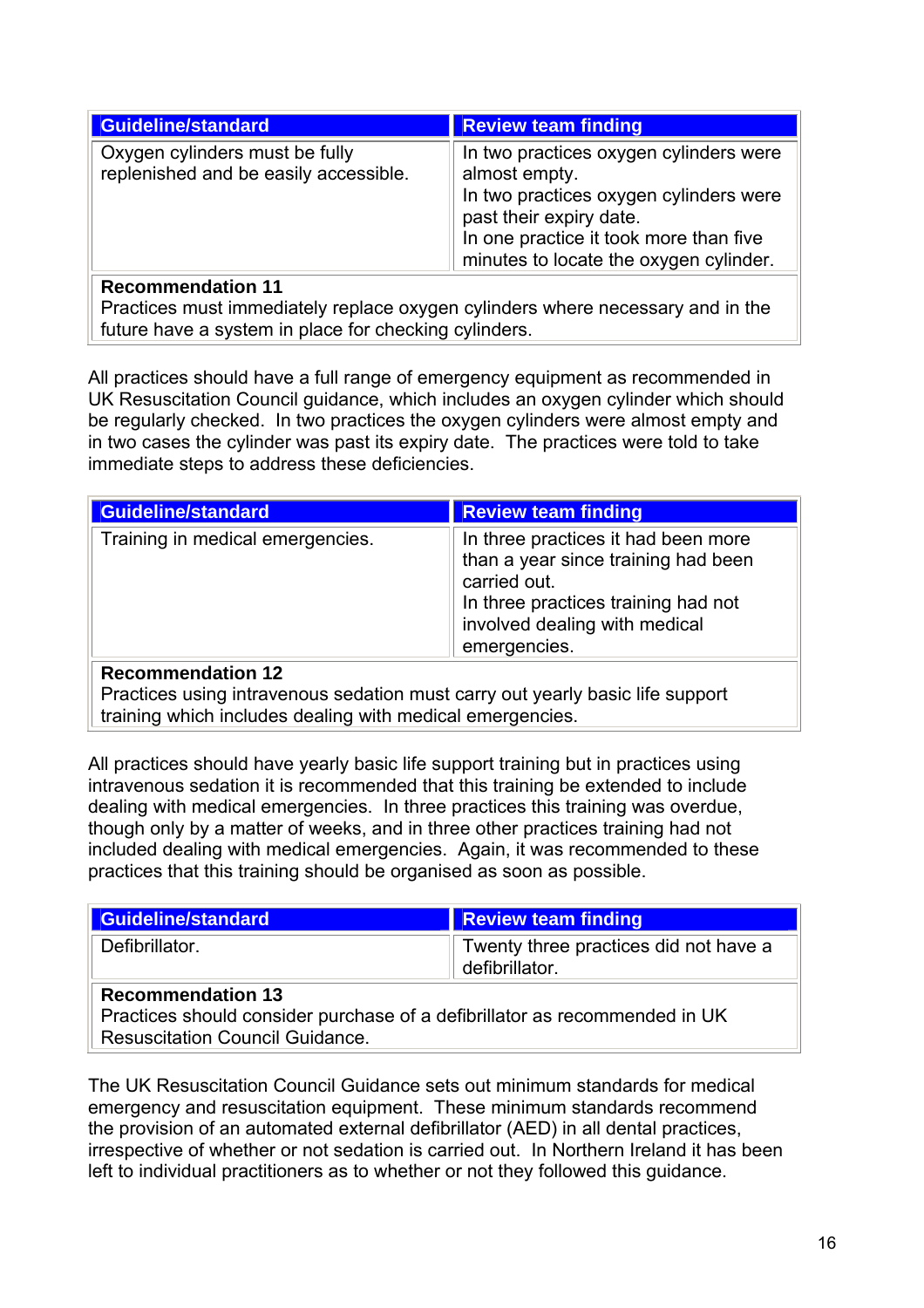A recommendation was made to all practices that they should give serious consideration to the purchase of a defibrillator**.** 

| Guideline/standard      | <b>review team finding</b>                                                             |
|-------------------------|----------------------------------------------------------------------------------------|
| Defibrillator training. | Two practices had purchased a<br>defibrillator but had not had training in<br>its use. |

### **Recommendation 14**

Practices with a defibrillator should include training in its use in their annual medical emergency training.

| <b>Guideline/standard</b>                                                                                   | <b>Review team finding</b>                                                                                                       |  |
|-------------------------------------------------------------------------------------------------------------|----------------------------------------------------------------------------------------------------------------------------------|--|
| Equipment servicing.                                                                                        | Seventeen practices were unaware<br>that pulse oximeters and BP monitors<br>could be serviced, and should be<br>serviced yearly. |  |
| <b>Recommendation 15</b><br>All practices should ensure that equipment used in sedation is serviced yearly. |                                                                                                                                  |  |

Conscious Sedation in Dentistry - Dental Clinical Guidance recommends that "calibrated and appropriately maintained pulse-oximeter and blood pressure monitors must be available for use as indicated".

All practices had pulse-oximeters and blood pressure monitors but in 17 practices they were unaware of the need to have this equipment serviced yearly.

| <b>Guideline/standard</b>      | Review Team Finding                                                              |  |
|--------------------------------|----------------------------------------------------------------------------------|--|
| Adverse Incidents.             | No practice reported an adverse<br>incident relating to intravenous<br>sedation. |  |
| <b>Recommendation</b><br>None. |                                                                                  |  |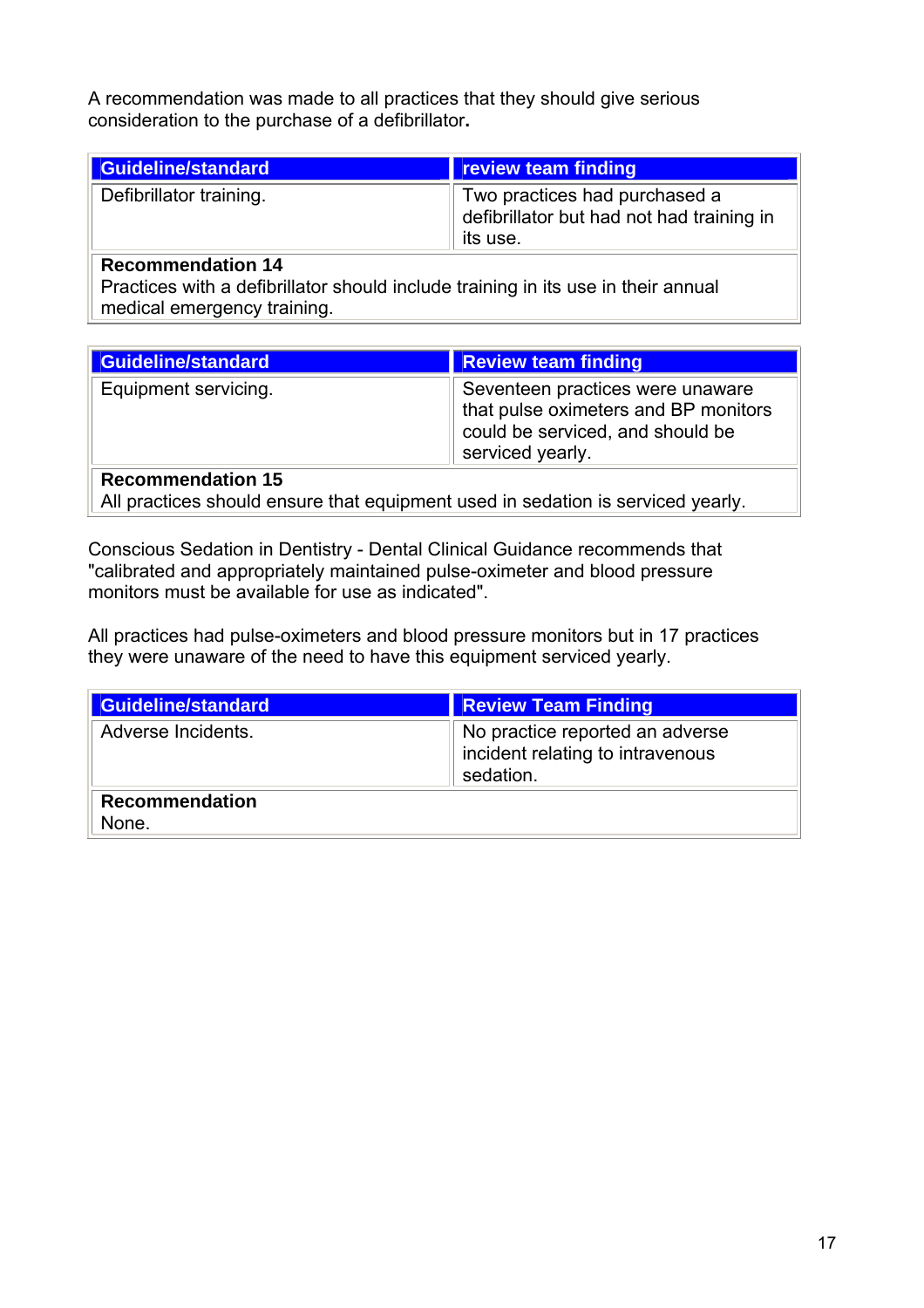# **Section 8: Follow Up Visits**

In two practices, due to deficiencies identified, immediate follow up was considered to be necessary. The following tables summarise the issues identified in the two practices and also follow-up action that was taken and timescales.

| <b>Issue identified</b>                                                       | <b>First follow-up</b>                                                        | <b>Second follow-up</b>                                                                                                                                                                     |  |
|-------------------------------------------------------------------------------|-------------------------------------------------------------------------------|---------------------------------------------------------------------------------------------------------------------------------------------------------------------------------------------|--|
|                                                                               | (24 hrs)                                                                      | (2 weeks)                                                                                                                                                                                   |  |
| Emergency drugs out-of-<br>date.                                              | Full range of<br>emergency drugs in<br>date. System for<br>checking in place. |                                                                                                                                                                                             |  |
| Midazolam in syringes in<br>a drawer.                                         | Syringes removed and<br>practice stopped.                                     |                                                                                                                                                                                             |  |
| Not routinely using<br>cannulas.                                              |                                                                               | All dentists using cannulas.                                                                                                                                                                |  |
| <b>Hygienist monitoring</b><br>sedated patient.                               | Stopped.                                                                      |                                                                                                                                                                                             |  |
| Oxygen cylinder almost<br>empty.                                              |                                                                               | New oxygen cylinders<br>present.                                                                                                                                                            |  |
| Only one pulse oximeter<br>in practice.                                       |                                                                               | 2 new pulse oximeters<br>purchased.                                                                                                                                                         |  |
| No system to ensure<br>chaperone at all times.                                | System now in place.                                                          |                                                                                                                                                                                             |  |
| Written instructions for<br>both patient and escort.                          |                                                                               | Written instructions present<br>for both patient and escort.                                                                                                                                |  |
| Records - not all<br>information being<br>recorded.                           |                                                                               | Records examined and all<br>necessary information is<br>now being recorded.                                                                                                                 |  |
| Flumazenil readily<br>available in surgery<br>where sedation taking<br>place. | Flumazenil in each<br>surgery.                                                |                                                                                                                                                                                             |  |
| Training for dentists and<br>dental nurses.                                   |                                                                               | Dentists attending course<br>in Feb 2010. Attending<br>SAAD <sup>7</sup> course later in<br>2010. Learning to be<br>cascaded to dental nurses<br>who would attend next<br>available course. |  |
| Defibrillator not present<br>in the practice.                                 |                                                                               | Defibrillator purchased.<br>Training in medical<br>emergencies arranged, to<br>include training in use of a<br>defibrillator.                                                               |  |

### **Practice 1**

**EXEC<sub>7</sub>** Society for the Advancement of Anaesthesia in Dentistry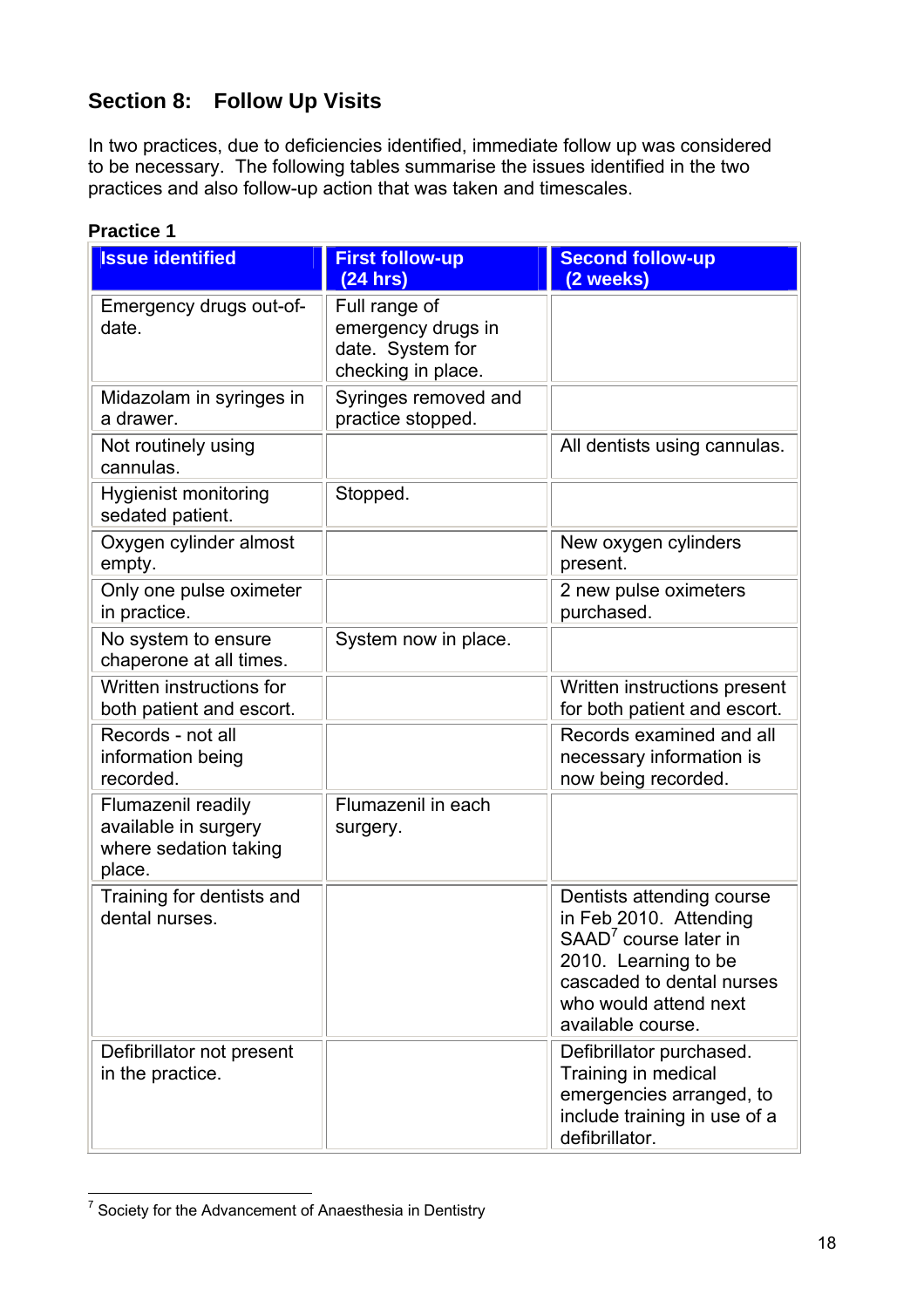### **Practice 2**

| <b>Issue identified</b>                                                    | Follow-up (1 week)                                                                                                                                                     |  |  |
|----------------------------------------------------------------------------|------------------------------------------------------------------------------------------------------------------------------------------------------------------------|--|--|
| Emergency drugs insufficient and most<br>out-of-date.                      | All recommended emergency drugs<br>present and in date. System in place to<br>ensure checking in future.                                                               |  |  |
| Oxygen cylinder out of date and took<br>five minutes to find.              | Oxygen cylinder replaced and<br>accessible.                                                                                                                            |  |  |
| Insufficient emergency equipment.                                          | All recommended emergency equipment<br>present.                                                                                                                        |  |  |
| Life support training did not include<br>dealing with medical emergencies. | Life support training including dealing<br>with medical emergencies and also in<br>use of emergency equipment arranged.                                                |  |  |
| Training for dentist and dental nurse.                                     | Training course arranged for February<br>2010. In house training for dental nurse<br>would now be documented and formal<br>training arranged at the first opportunity. |  |  |
| Not routinely using cannulas.                                              | Arrangements made for mentoring by<br>another practice to include use of<br>cannulas.                                                                                  |  |  |
| Written instructions to both patient and<br>escort.                        | Written instructions now given to both<br>patient and escort.                                                                                                          |  |  |
| Records - not all necessary<br>information being recorded.                 | All necessary information now being<br>recorded.                                                                                                                       |  |  |
| No system to ensure chaperone at all<br>times.                             | System to prevent either dentist or<br>dental nurse being left alone with a<br>sedated patient now in place.                                                           |  |  |
| Defibrillator not present in practice.                                     | Defibrillator purchased and training<br>organised.                                                                                                                     |  |  |

Note: In view of the findings of the follow-up visit at one week in relation to compliance with the standards, a second follow-up visit was not undertaken.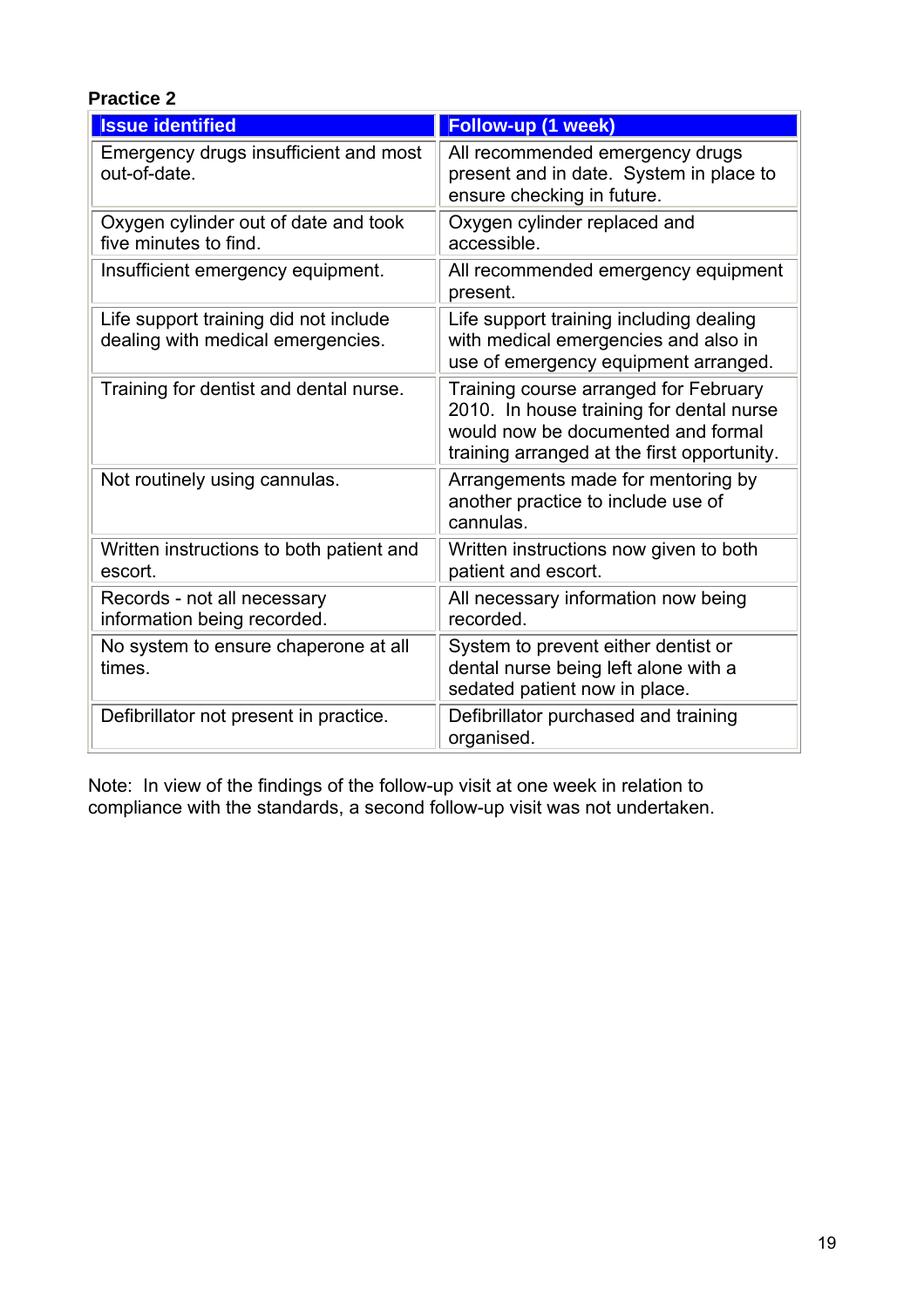# **Section 9: Conclusions**

The initial RQIA review of intravenous sedation use in general dental practice was completed in January 2009 and made the following recommendations:

- 1) As a matter of urgency the DHSSPS should develop Northern Ireland standards/guidance for the provision of conscious sedation in dental practice or make it clear to practitioners that another guidance document is taken as the required standard.
- 2) DHSSPS and the Northern Ireland Medical and Dental Training Agency (NIMDTA) should carry out a review focusing on the availability, appropriateness and standardisation of intravenous sedation training.
- 3) Boards must ensure that all dentists who carry out treatment using intravenous sedation are practising in line with the NPSA rapid response report Reducing the Risk of Overdose with Midazolam Injection in Adults.
- 4) Boards should ensure that all practices carrying out treatment using intravenous sedation have training in dealing with medical emergencies. Practices should also have access to an appropriate range of emergency equipment including AEDs.
- 5) Boards should develop a specific inspection protocol for dental practices that treat patients using intravenous sedation and carry out a separate, specific inspection of these practices.
- 6) DHSSPS should implement a process for the regulation of private dentistry.
- 7) Consideration should be given to the formation of a sedation peer review group perhaps through the peer review and clinical audit system.
- 8) Although not recognised as a speciality by the GDC, DHSSPS should consider, under new contractual arrangements, only awarding contracts for the provision of intravenous sedation to those practices that can demonstrate that they meet appropriate standards.

Having now inspected all dental practices that provide treatment using intravenous sedation it is considered that all of the above recommendations are still relevant.

The most common issue reported by dentists in both the initial review and also in the follow up review was access to appropriate training for both dentists and dental nurses. Compared to the overall number of dentists in Northern Ireland, only a small number actually provide treatment under intravenous sedation. These dentists will be at different stages in their careers and will have different training needs. This creates difficulties for providers of training, in that what is appropriate for an inexperienced practitioner is not appropriate for a practitioner with experience in this area.

Practitioners considered that a possible solution might be formation of one or more sedation peer review groups (as outlined in recommendation 7 from the initial review).

These peer review groups would not need to meet more than once a year, and would be a forum for sharing good practice. They would provide a vehicle where less experienced practitioners may learn from more experienced colleagues and more experienced practitioners from each other. It would also be possible, perhaps through this group to arrange for mentoring of practitioners wishing to undertake sedation for the first time. This would allow them to achieve the recommended hands-on training which, at present, is difficult to access.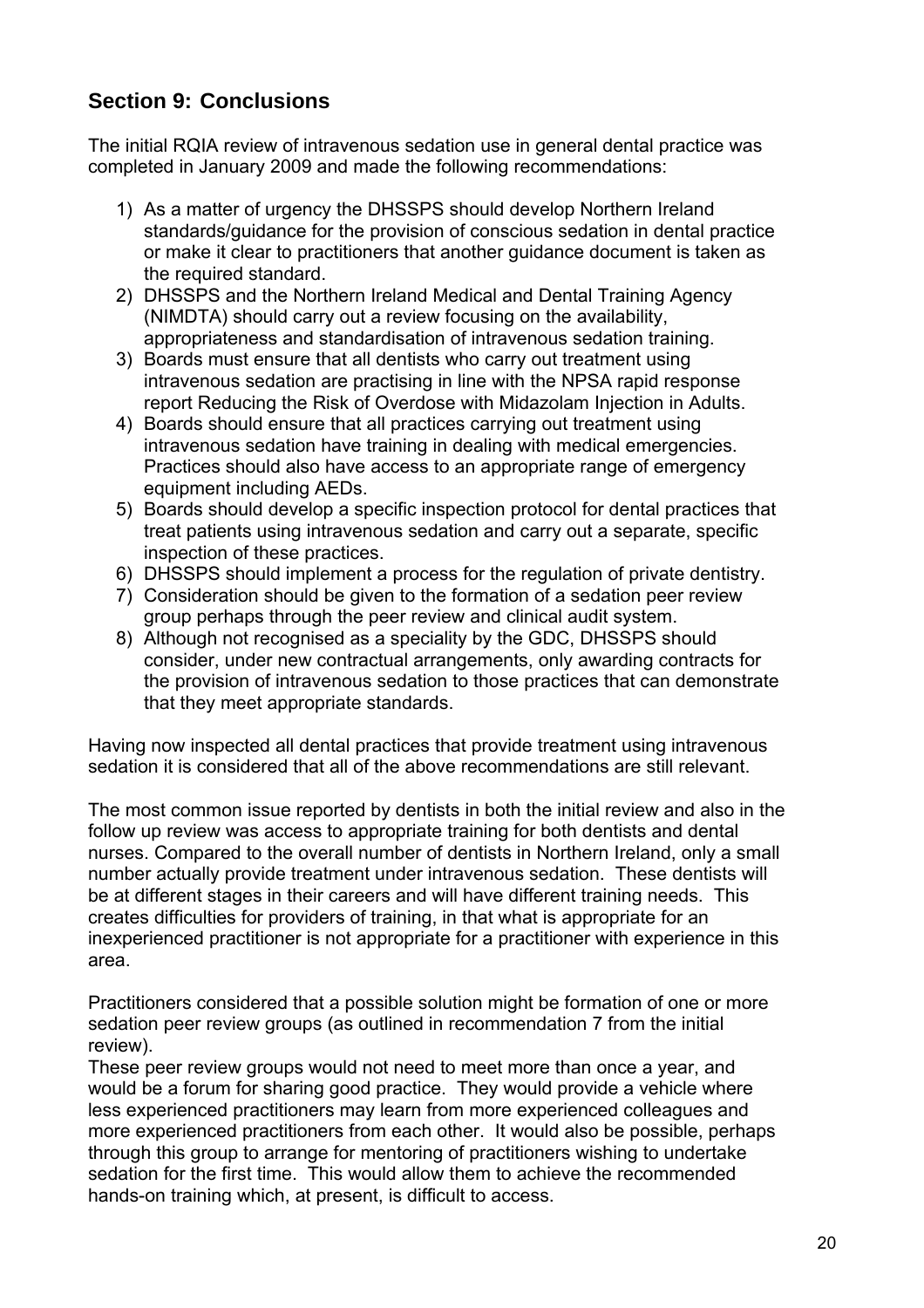One additional issue noted by many practitioners is where to refer patients who require sedation but are not suitable for treatment in general practice. It is possible for patients needing oral surgery work, such as extraction of wisdom teeth and other difficult extractions to obtain treatment in the School of Dentistry in the Royal Group of Hospitals. However, for those patients needing conservation work, such as fillings and crown and bridge work, this facility is not available.

A follow up recommendation to the first report would therefore be

#### **Recommendation**

The provision of a service to allow for the referral of patients needing sedation who require treatment other than for oral surgery should be considered.

Intravenous sedation as carried out in general dental practice is a valuable and effective procedure allowing a large cohort of patients to access dental treatment that would not be available elsewhere. Where guidelines on training, competency and technique are followed it is also a very safe procedure.

RQIA's two reviews examining intravenous sedation use in general dental practice have raised awareness among dental practitioners as to what their responsibilities are in relation to intravenous sedation and what they must do to ensure safe practice.

RQIA will, in the near future, assume responsibility for the regulation of private dentistry. At this point RQIA can ensure that as part of its inspection process, intravenous sedation use in general dental practice remains safe and effective.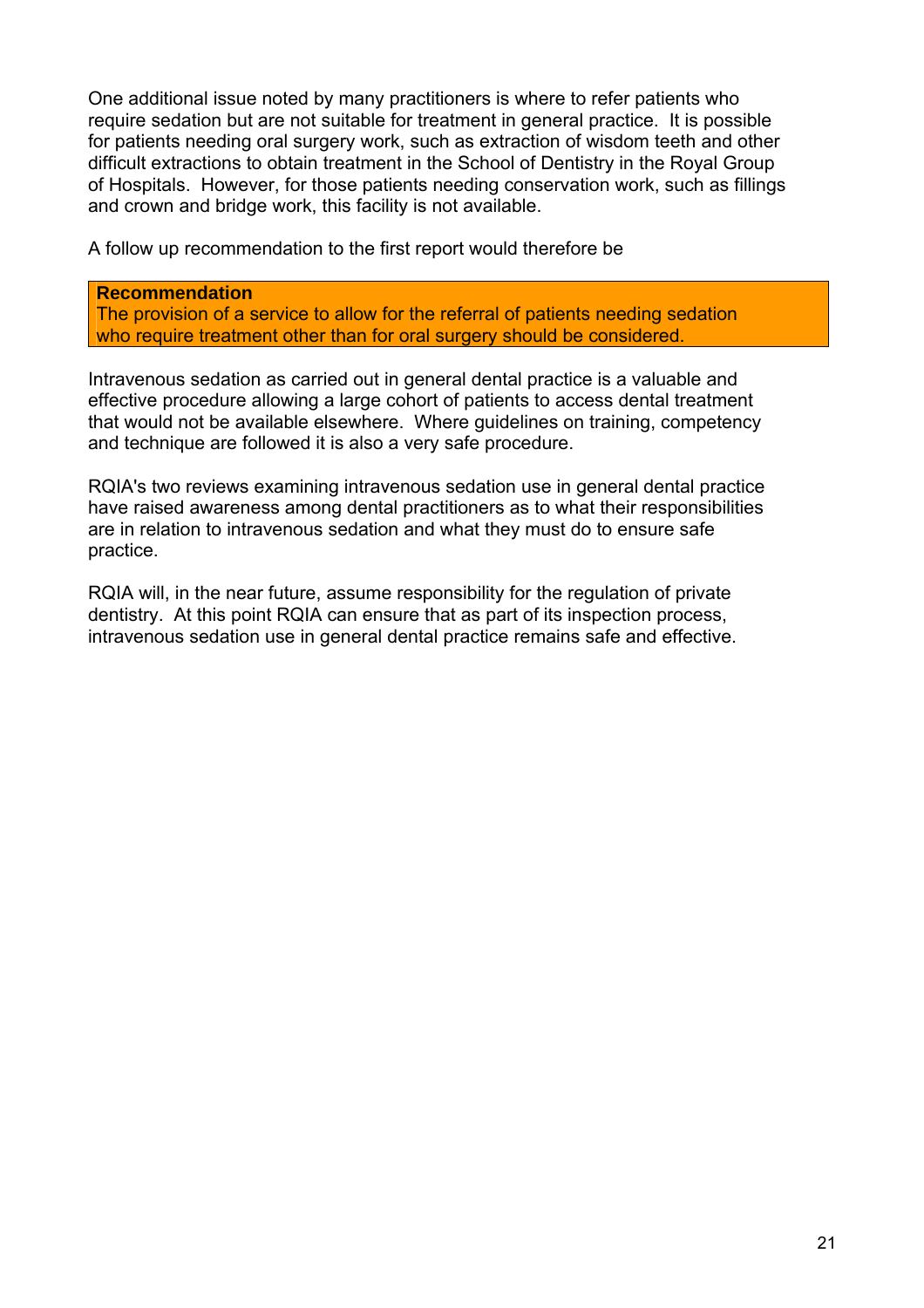# **Appendices**

**Appendix 1 - Questionnaire**

# **INTRAVENOUS SEDATION IN GENERAL DENTAL PRACTICE 2009**

# **Self Assessment**

**PLEASE ENSURE THIS DOCUMENT IS RETURNED NO LATER THAN 16 OCTOBER 2009**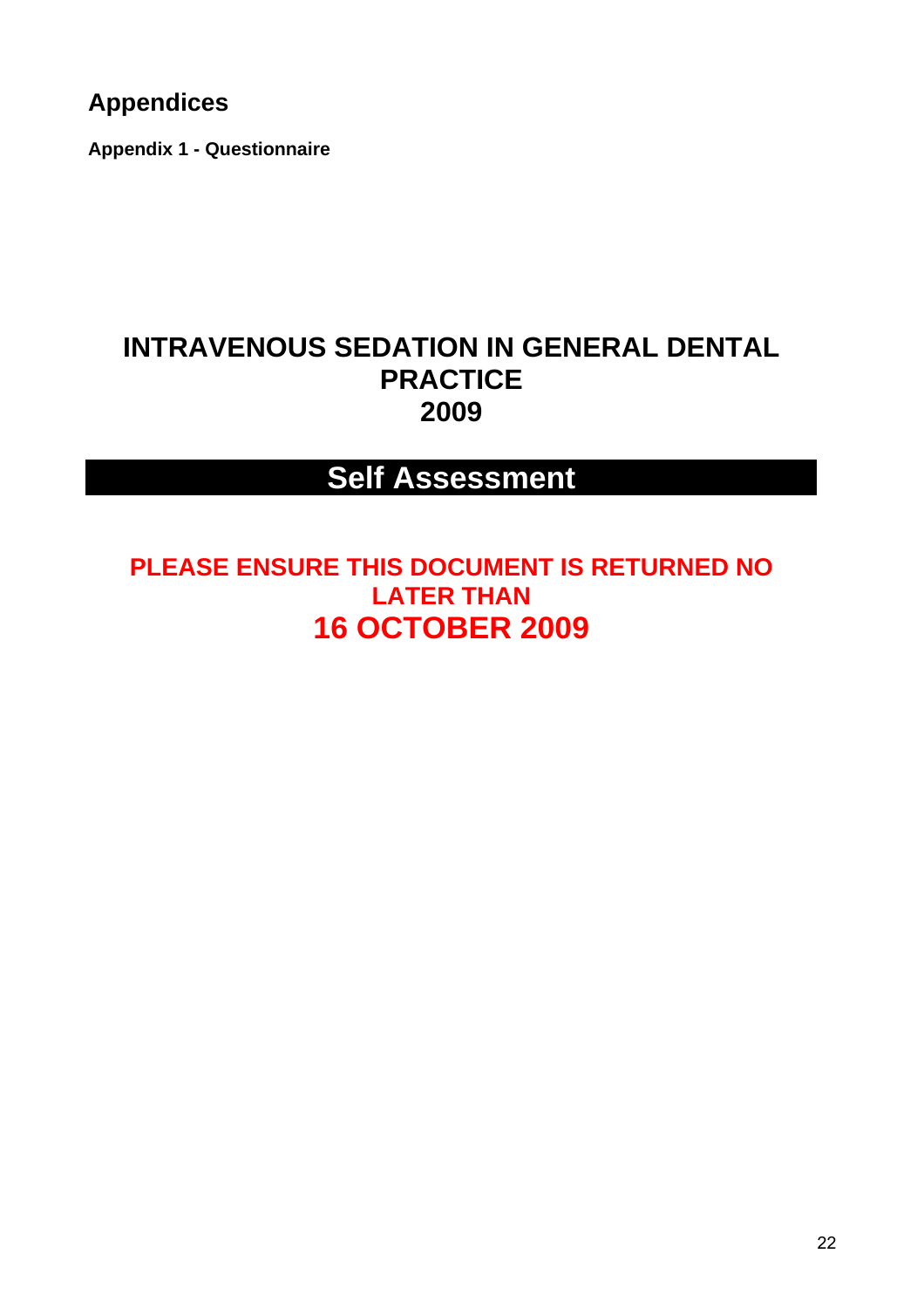#### **GENERAL INFORMATION**

| Does the practice use intravenous sedation for dental treatment?               | $yes \Box no \Box$ |
|--------------------------------------------------------------------------------|--------------------|
| if no, do not proceed. Please return the self assessment in envelope provided. |                    |

|  | Does the practice operate on an operator-sedationist basis? | $yes \fbox{} no \fbox{}$ |  |
|--|-------------------------------------------------------------|--------------------------|--|
|  |                                                             |                          |  |

3. Does the practice operate with a separate operator and sedationist?  $yes$  no  $\Box$ 

If yes, please supply details of separate sedationist

#### 4.

How many adults (defined as 16+ years ) are treated under intravenous sedation annually?\*

| How many children (defined as under 16 years) are treated under |  |
|-----------------------------------------------------------------|--|
| intravenous                                                     |  |
| sedation annually?*                                             |  |

| 6. | Which grades of patient would you feel confident to treat ASA I |         |
|----|-----------------------------------------------------------------|---------|
|    | (please circle)? $*$                                            | ASA II  |
|    |                                                                 | ASA III |
|    |                                                                 | ASA IV  |

#### **PREPARATION FOR SEDATION**

| 7.  | Are patients assessed for suitability at a preceding visit?                                                                                                                                                                                                                                                                                                                                  | ves<br>n <sub>0</sub> |
|-----|----------------------------------------------------------------------------------------------------------------------------------------------------------------------------------------------------------------------------------------------------------------------------------------------------------------------------------------------------------------------------------------------|-----------------------|
| 8.  | Is a thorough, written, medical, dental and social history obtained for<br>each patient and recorded in the patient notes?                                                                                                                                                                                                                                                                   | <b>ves</b><br>nol     |
|     | <b>NHS</b> and Private<br>ASA I - Healthy patient<br>ASA II - Mild systemic disease with no functional limitation for example controlled<br>hypertension<br>ASA III - Severe systemic disease with no functional limitation for example chronic<br><i>obstructive pulmonary disease</i><br>ASA IV - Severe systemic disease that is a constant threat to life for example unstable<br>angina |                       |
| 9.  | Is written consent obtained for all sedation patients?                                                                                                                                                                                                                                                                                                                                       | ves<br>nol            |
| 10. | Are all options for anxiety and pain control explored with<br>the patient as part of the consent process?                                                                                                                                                                                                                                                                                    | ves<br>no             |
| 11. | Do patients receive detailed written and verbal instructions prior to<br>their treatment?                                                                                                                                                                                                                                                                                                    | ves<br>no             |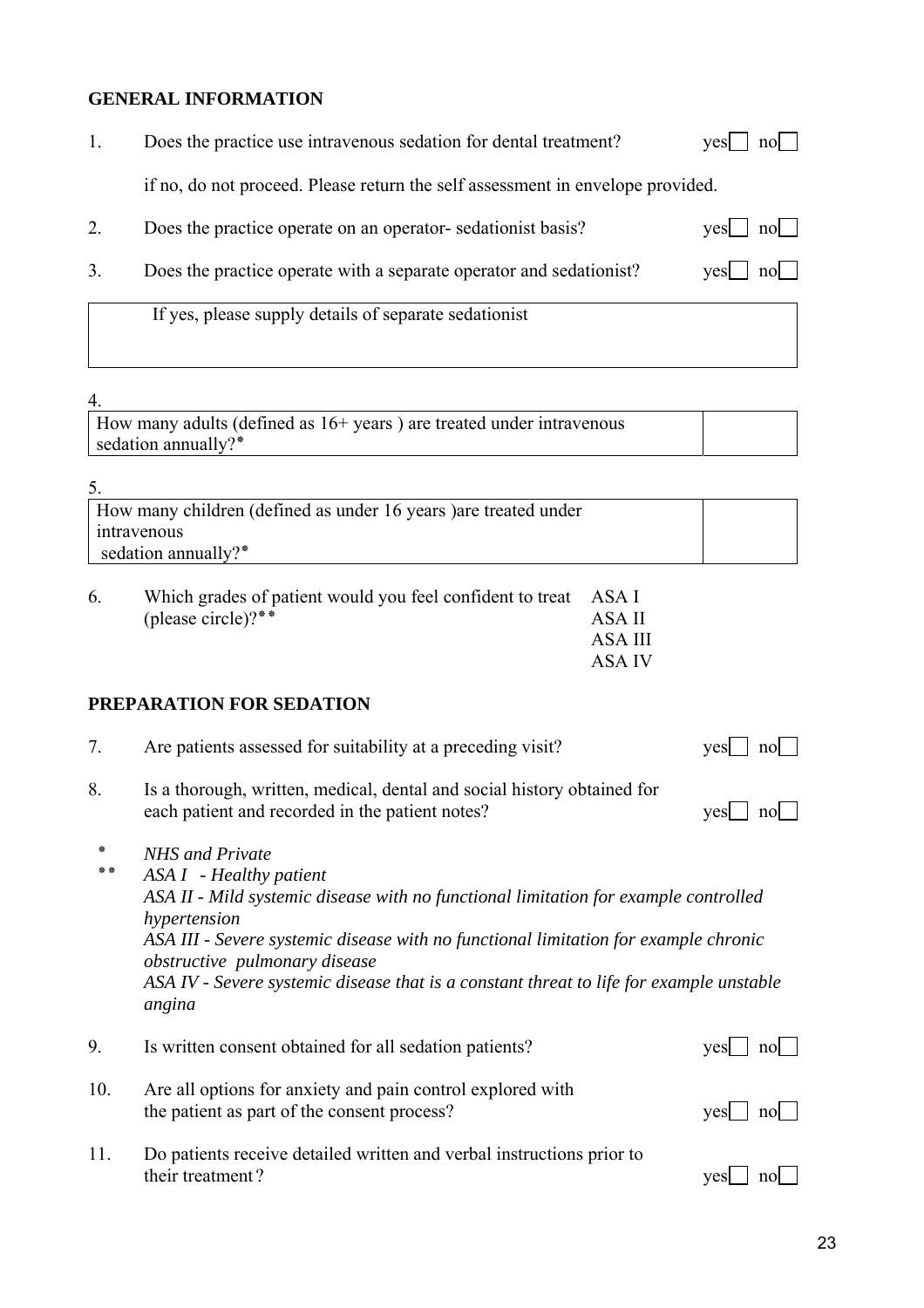### **TRAINING FOR THE DENTAL TEAM**

12. Has relevant, externally validated and up to date training been

|     | undertaken by the sedationist?                                                                                      | no<br>yes                 |
|-----|---------------------------------------------------------------------------------------------------------------------|---------------------------|
|     |                                                                                                                     |                           |
|     | Please provide details of training to include original /most recent training                                        |                           |
|     |                                                                                                                     |                           |
|     |                                                                                                                     |                           |
| 13. | Have all DCPs who assist with sedation had training, either external                                                |                           |
|     | or practice based?                                                                                                  | yes<br>$\vert$ no $\vert$ |
|     |                                                                                                                     |                           |
|     | Please supply details of training                                                                                   |                           |
|     |                                                                                                                     |                           |
|     |                                                                                                                     |                           |
|     | <b>SEDATION PRACTICE</b>                                                                                            |                           |
|     |                                                                                                                     |                           |
| 14. | Is a single titrated dose of midazolam only used in each case?                                                      | $yes \mid no \mid$        |
|     | If no please list drug/drugs used                                                                                   |                           |
|     |                                                                                                                     |                           |
|     |                                                                                                                     |                           |
| 15. | Are drugs administered by titration to a recognised sedation end point?                                             | $\mathrm{yes}$   no       |
|     |                                                                                                                     |                           |
| 16. | Is a pulse oximeter always used during sedation?                                                                    | yes<br>$\mathsf{no}$      |
| 17. | Is all equipment serviced according to manufacturers guidelines?                                                    | $yes \perp no \perp$      |
| 18. | Is a service record kept for all equipment?                                                                         | $yes \Box no \Box$        |
|     |                                                                                                                     |                           |
| 19. | Are all patients recovering from sedation appropriately protected<br>and monitored in adequate recovery facilities? | yes<br>$\text{no}$        |
|     |                                                                                                                     |                           |
|     | Please indicate facilities available for recovery                                                                   |                           |
|     |                                                                                                                     |                           |
|     |                                                                                                                     |                           |

20. Please indicate arrangements in place for monitoring of recovery of patients?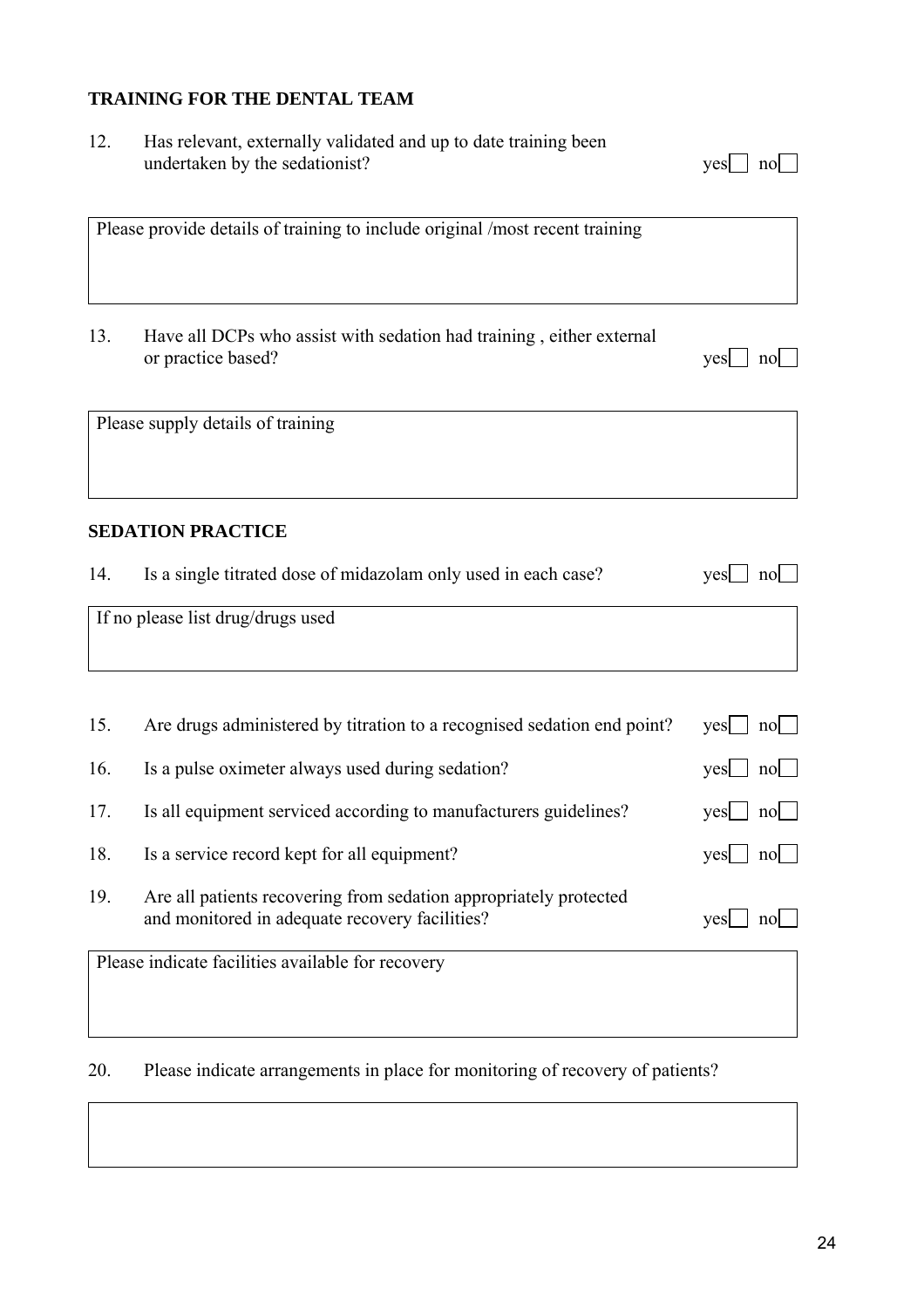| 21. | Are all patients specifically assessed for fitness to discharge?                                                              | yes<br>nol                         |
|-----|-------------------------------------------------------------------------------------------------------------------------------|------------------------------------|
| 22. | Are all sedation patients provided with written<br>post-operative instructions?                                               | yes<br>nol                         |
| 23. | Are arrangements made for all sedation patients to have<br>a responsible adult as an escort following treatment?              | yes<br>$\lfloor n \cdot \rfloor$   |
| 24. | Is a contemporaneous record kept of the administration<br>of sedation?                                                        | yes<br>no                          |
|     | <b>DEALING WITH EMERGENCIES</b>                                                                                               |                                    |
| 25. | Is Flumenazil available and in date?                                                                                          | $\vert$ no $\vert$<br>yes          |
| 26. | Are emergency drugs readily available and in date?                                                                            | yes<br>no                          |
| 27. | Are all staff involved in sedation trained in basic life support?                                                             | yes  <br>$\lfloor n \circ \rfloor$ |
|     | If yes please note date of most recent staff training                                                                         |                                    |
| 28. | Is all emergency equipment suggested in the British Resuscitation<br>Guidelines available?                                    | yes<br>$\vert$ no $\vert$          |
| 29. | Is a defibrillator available in the practice?                                                                                 | yes<br>no                          |
| 30. | Have staff received training in the management of medical<br>emergencies including use of defibrillators and emergency drugs? | $\lfloor n \cdot \rfloor$<br>yes   |
|     | Please supply details of training                                                                                             |                                    |
|     |                                                                                                                               |                                    |
|     |                                                                                                                               |                                    |

31 Is a second person **always** present during treatment? yes no

Any further comments on any aspects of the sedation process.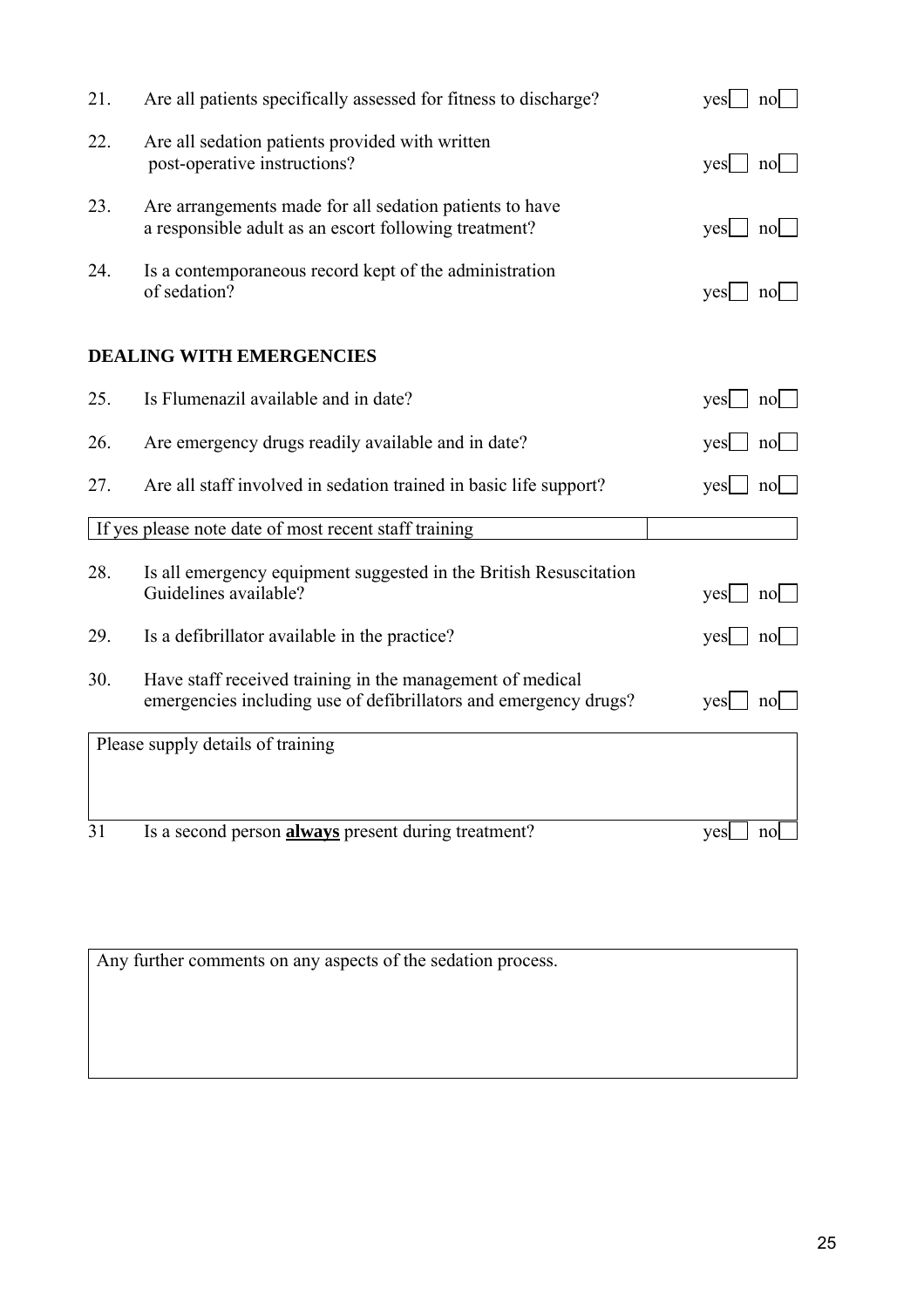**Please complete by providing name, practice address and e-mail address for ease of communication** 

**Name Practice Address**   $\sim$ **E-Mail** 

<u> Alexandria de la contrada de la contrada de la contrada de la contrada de la contrada de la contrada de la c</u>

**Signature**